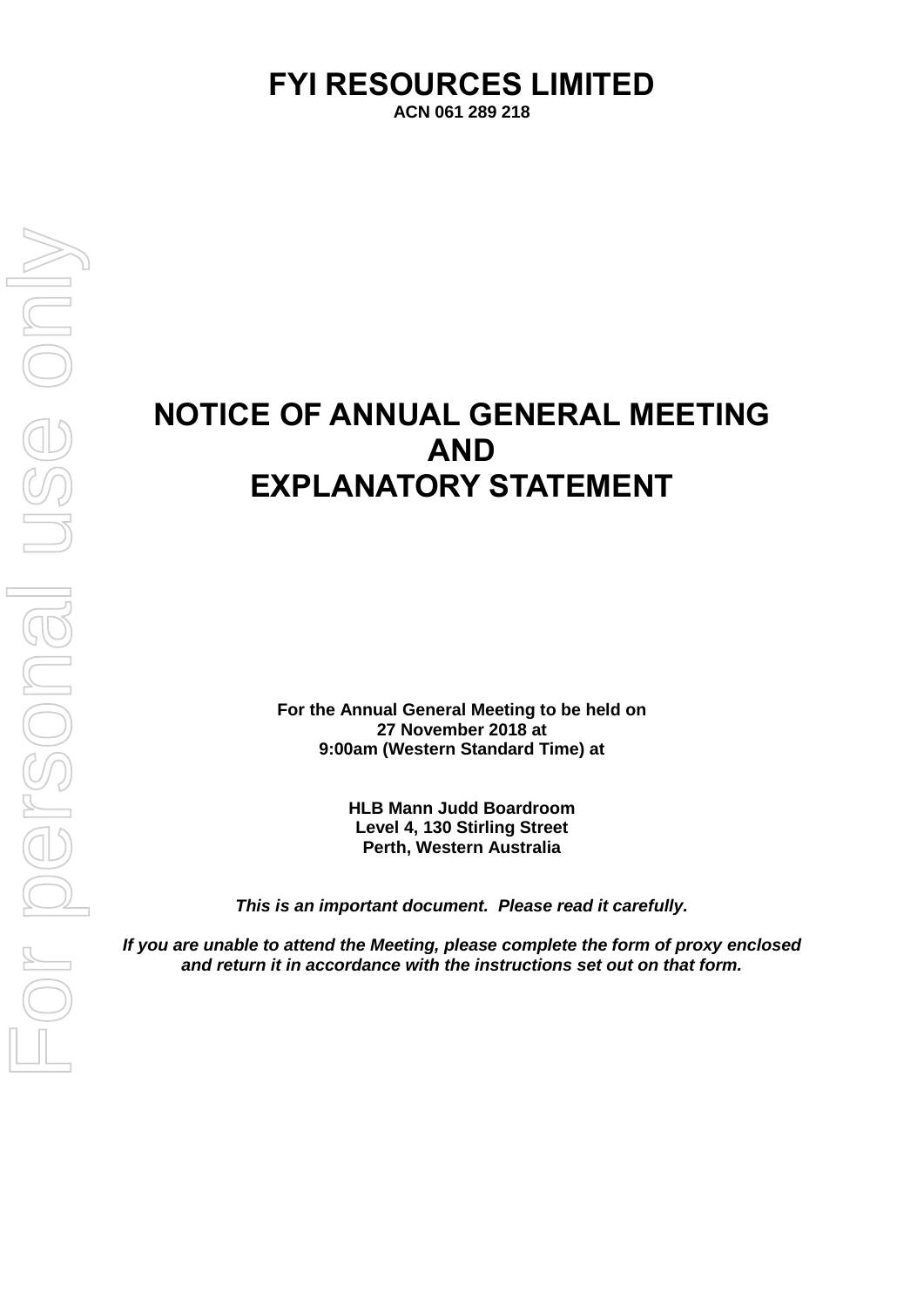# **TIME AND PLACE OF GENERAL MEETING AND HOW TO VOTE**

# **Venue**

The General Meeting of FYI Resources Limited will be held at:

| HLB Mann Judd Boardroom      | Commencing                        |  |
|------------------------------|-----------------------------------|--|
| Level 4, 130 Stirling Street | at 9:00am (Western Standard Time) |  |
| Perth WA 6000                | on Tuesday, 27 November 2018.     |  |

# **How to Vote**

You may vote by attending the Meeting in person, by proxy or authorised representative.

# **Voting in Person**

To vote in person, attend the Meeting on the date and at the place set out above. The Meeting will commence at 9:00am (Western Standard Time).

To vote by proxy, please complete and sign the enclosed Proxy Form and return by:

• Hand to the Company's office at 53 Canning Highway, Victoria Park, Western Australia, 6100;

• Facsimile to fax number  $+61$  (8) 9361 3154;

• Post to 53 Canning Highway, Victoria Park, Western Australia, 6100; or

**Email to [pmacleod@gapcs.com.au,](mailto:pmacleod@gapcs.com.au)**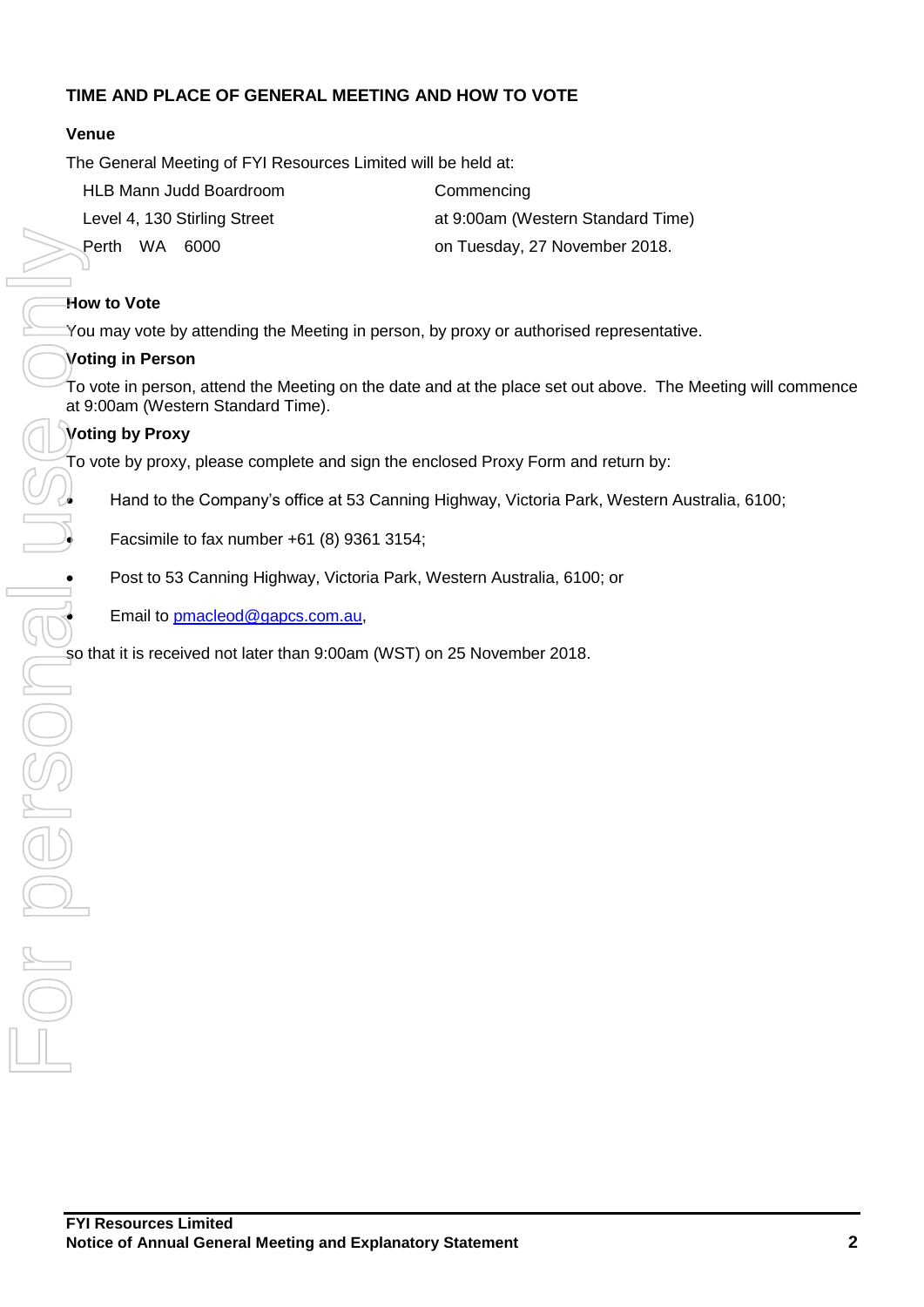# **FYI RESOURCES LIMITED ACN 061 289 218**

# **NOTICE OF ANNUAL GENERAL MEETING**

Notice is hereby given that the Annual General Meeting of the Shareholders of FYI Resources Limited will be held at HLB Mann Judd Boardroom, Level 4, 130 Stirling Street, Perth, Western Australia on Tuesday, 27 November 2018 at 9:00am (WST) for the purpose of transacting the following business.

The attached Explanatory Statement is provided to supply Shareholders with information to enable Shareholders to make an informed decision regarding the Resolutions set out in this Notice. The Explanatory Statement is to be read in conjunction with this Notice.

# **AGENDA**

### **Annual Financial Report**

To receive and consider the Annual Financial Report of the Company together with the Directors' Report, Directors' Declaration and the Independent Audit Report for the year ended 30 June 2018.

### **Resolution 1 – Adoption of Remuneration Report**

To consider and, if thought fit, to pass, with or without amendment, the following in accordance with section 250R(2) of the Corporations Act:

"*That, for the purpose of Section 250R(2) of the Corporations Act and for all other purposes, approval is given for the adoption of the Remuneration Report as contained in the Company's Annual Financial Report for the year ended 30 June 2018.*"

Note: the vote on this Resolution is advisory only and does not bind the Directors or the Company.

**Voting Exclusion**: A vote on this Resolution must not be cast (in any capacity) by or on behalf of any of the following persons (the "voter"):

(a) a member of the Key Management Personnel, details of whose remuneration are included in the Remuneration Report; or

(b) a Closely Related Party of such a member.

However, the voter may cast a vote on this Resolution as a proxy if the vote is not cast on behalf of a person described above and either:

- $(a)$  the voter is appointed as a proxy by writing that specifies the way the proxy is to vote on this Resolution; or
- (b) the voter is the Chair of the meeting and the appointment of the Chair as proxy:
	- (i) does not specify the way the proxy is to vote on this Resolution; and
	- (ii) expressly authorises the Chair to exercise the proxy even if this Resolution is connected directly or indirectly with the remuneration of a member of the Key Management Personnel.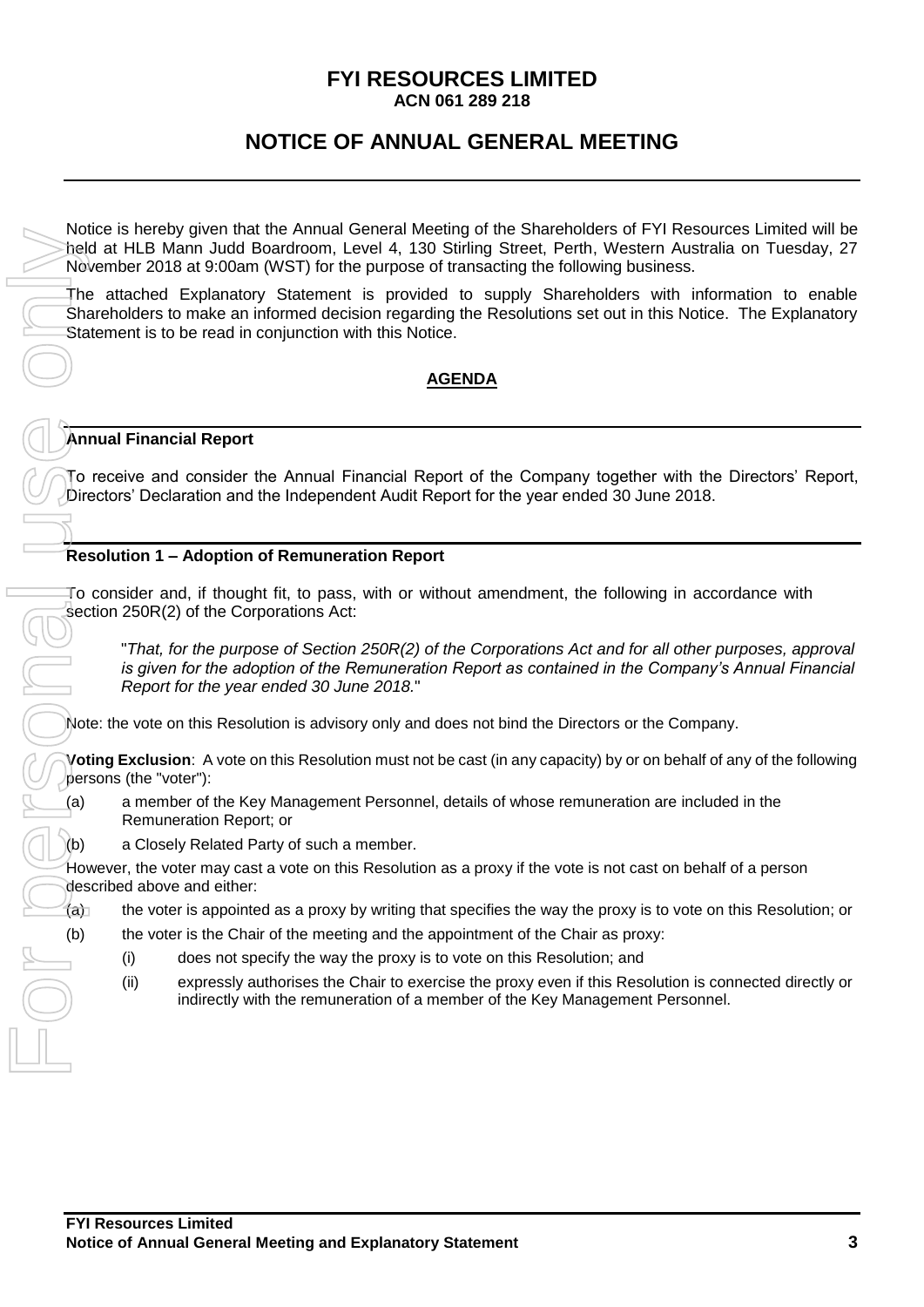### **Resolution 2 - Re-election of Director – Adrian Jessup**

To consider and, if thought fit, to pass, with or without amendment, the following resolution as an **ordinary resolution**:

"*That, for the purposes of rule 7.3 of the Constitution, ASX Listing Rule 14.4 and for all other purposes, Adrian Jessup, a Director of the Company, retires by rotation and being eligible for re-election, is reelected as a Director of the Company.*"

**Resolution 3 – Ratification of Options as Capital Raising Fee** To consider and, if thought fit, to pass, with or without amendment, the following resolution as an **ordinary resolution**:

*"That, for the purposes of ASX Listing Rule 7.4 and for all other purposes, Shareholders ratify the issue of 2,000,000 Options on the terms set out in the Explanatory Statement."*

### **Voting Exclusion**:

The Company will disregard any votes cast in favour of this Resolution by or on behalf of a person who participated in the issue or an associate of those persons. However, the Company need not disregard a vote if it is cast by a person as a proxy for a person who is entitled to vote, in accordance with the directions on the Proxy Form, or, it is cast by the person chairing the meeting as proxy for a person who is entitled to vote, in accordance with a direction on the Proxy Form to vote as the proxy decides.

### **Resolution 4 – Approval to Issue Shares – Tranche 3 for the Purchase of Kokardine Kaolin Pty Ltd**

To consider and, if thought fit, to pass, with or without amendment, the following resolution as an **ordinary resolution**:

*"That, for the purpose of ASX Listing Rule 7.1 and for all other purposes, approval is given for the Company issue up to 10,000,000 Shares on the terms and conditions set out in the Explanatory Statement."*

#### **Voting Exclusion**:

The Company will disregard any votes cast in favour of this Resolution by or on behalf of a person who is expected to participate in, or who will obtain a material benefit as a result of, the proposed issue (except a benefit solely by reason of being a holder of ordinary securities in the Company) or an associate of those persons. However, the Company need not disregard a vote if it is cast by a person as a proxy for a person who is entitled to vote, in  $\alpha$  accordance with the directions on the Proxy Form, or, it is cast by the person chairing the meeting as proxy for a **Presolution 3 – Ratification of Options as Capital Ratising Fee<br>
To consider and, if thought fit, to pass, with or without amendment, the following resolution as an ordinary<br>
That for the proposes of ASX Listing Rule 7.4**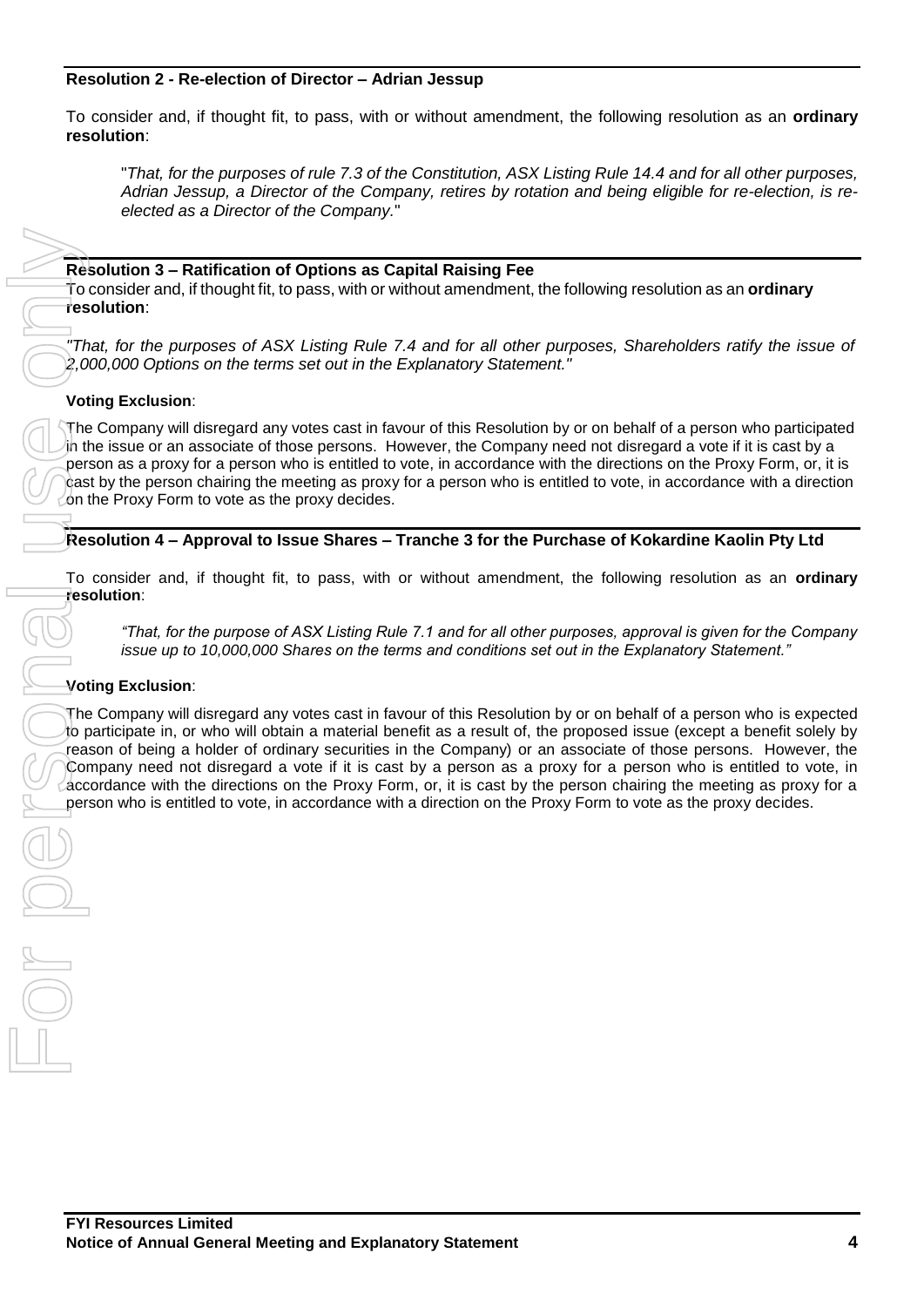# **Resolution 5 – Approval of issue of Incentive Options to Roland Hill**

To consider and, if thought fit, to pass the following resolution as an **ordinary resolution**:

*"That, for the purposes of section 195(4) and section 208 of the Corporations Act, ASX Listing Rule 10.11 and for all other purposes, approval is given for the Company to issue to Roland Hill (or his nominee) up to 750,000 Director Incentive Options on the terms and conditions set out in the Explanatory Statement."*

**Voting Exclusion**: The Company will disregard any votes cast in favour of this Resolution by Roland Hill (or his nominee) or any of their associates. However, the Company need not disregard a vote if it is cast by a person as a proxy for a person who is entitled to vote, in accordance with the directions on the Proxy Form, or, it is cast by the person chairing the meeting as proxy for a person who is entitled to vote, in accordance with a direction on the Proxy Form to vote as the proxy decides.

**Restriction on proxy voting by Key Management Personnel or Closely Related Parties:** A person appointed as a proxy must not vote, on the basis of that appointment, on this Resolution if:

- $(a)$  the proxy is either:
	- (i) a member of Key Management Personnel for the Company; or
	- (ii) a Closely Related Party of such a member; and
	- the appointment does not specify the way the proxy is to vote on this Resolution.

However, the above prohibition does not apply if:

- (a) the proxy is the chair of the meeting provided the chair is not the related party the subject of the Resolution or is an associate of the related party; and
- (b) the appointment expressly authorises the chair of the Meeting to exercise the proxy even if the Resolution is connected directly or indirectly with the remuneration of a member of the Key Management Personnel for the Company.

Where the chair is the related party the subject of the Resolution or is an associate of the related party, the chair cannot cast undirected proxies in respect of the Resolution.

# **Resolution 6 – Approval of issue of Incentive Options to Edmund Babington**

To consider and, if thought fit, to pass the following resolution as an **ordinary resolution**:

*"That, for the purposes of section 195(4) and section 208 of the Corporations Act, ASX Listing Rule 10.11 and for all other purposes, approval is given for the Company to issue to Edmund Babington (or his nominee) up to 500,000 Director Incentive Options on the terms and conditions set out in the Explanatory Statement."*

**Voting Exclusion**: The Company will disregard any votes cast in favour of this Resolution by Roland Hill (or his nominee) or any of their associates. However, the Company need not disregard a vote if it is cast by a person as a proxy for a person who is entitled to vote, in accordance with the directions on the Proxy Form, or, it is cast by the person chairing the meeting as proxy for a person who is entitled to vote, in accordance with a direction on the Proxy Form to vote as the proxy decides. For personal use of personal use of personal use of personal use of personal use of personal use of personal use of personal use of personal use of personal use of personal use of personal use of personal use of personal u

**Restriction on proxy voting by Key Management Personnel or Closely Related Parties:** A person appointed as a proxy must not vote, on the basis of that appointment, on this Resolution if:

- (a) the proxy is either:
	- (i) a member of Key Management Personnel for the Company; or
	- (ii) a Closely Related Party of such a member; and
- (b) the appointment does not specify the way the proxy is to vote on this Resolution.

However, the above prohibition does not apply if:

- $\overline{a}$  the proxy is the chair of the meeting provided the chair is not the related party the subject of the Resolution or is an associate of the related party; and
- (b) the appointment expressly authorises the chair of the Meeting to exercise the proxy even if the Resolution is connected directly or indirectly with the remuneration of a member of the Key Management Personnel for the Company.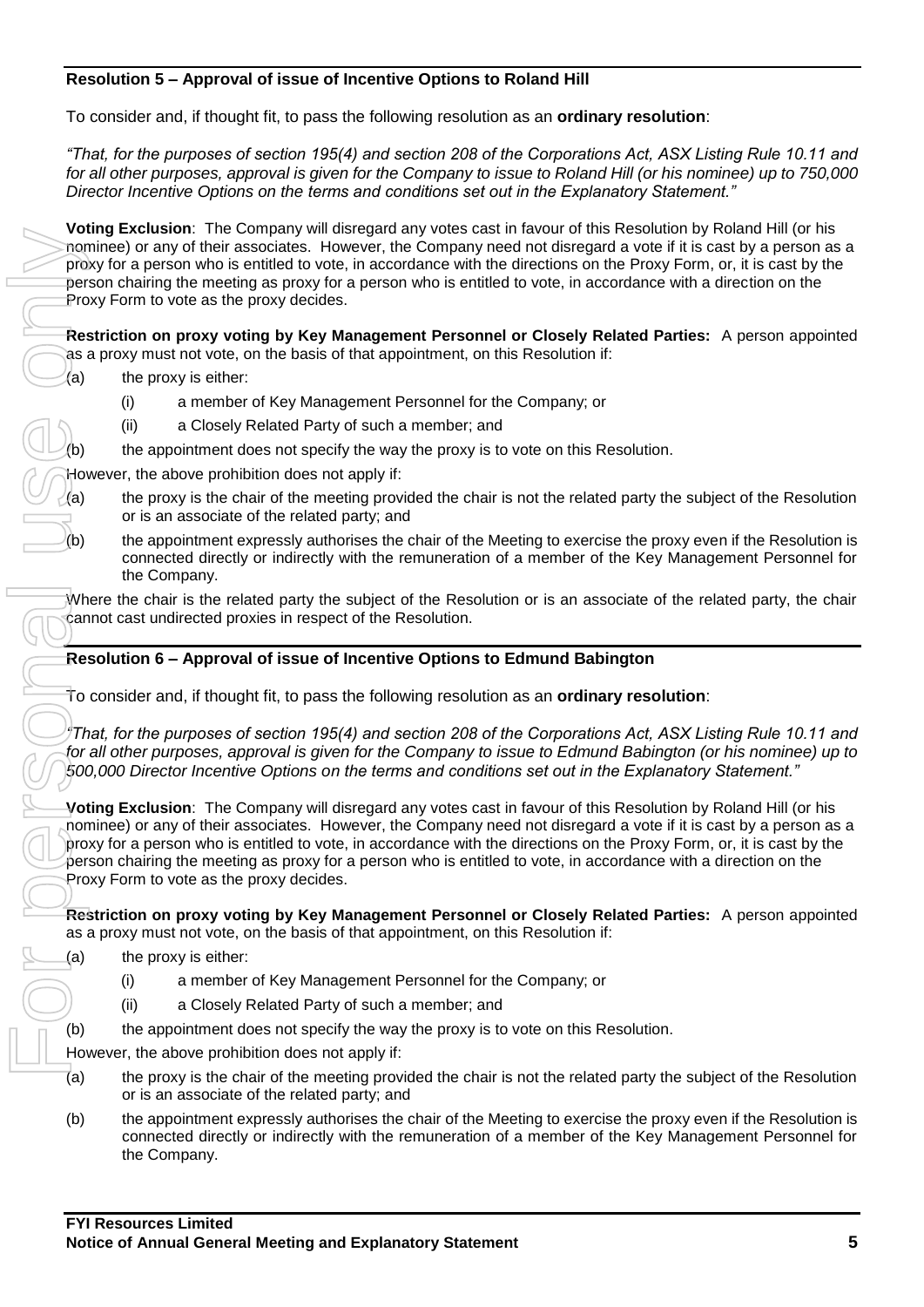Where the chair is the related party the subject of the Resolution or is an associate of the related party, the chair cannot cast undirected proxies in respect of the Resolution.

# **Resolution 7 – Approval of issue of Incentive Options to David Sargeant**

To consider and, if thought fit, to pass the following resolution as an **ordinary resolution**:

*"That, for the purposes of section 195(4) and section 208 of the Corporations Act, ASX Listing Rule 10.11 and for all other purposes, approval is given for the Company to issue to David Sargeant (or his nominee) up to 500,000 Director Incentive Options on the terms and conditions set out in the Explanatory Statement."*

**Voting Exclusion**: The Company will disregard any votes cast in favour of this Resolution by Roland Hill (or his nominee) or any of their associates. However, the Company need not disregard a vote if it is cast by a person as a proxy for a person who is entitled to vote, in accordance with the directions on the Proxy Form, or, it is cast by the person chairing the meeting as proxy for a person who is entitled to vote, in accordance with a direction on the Proxy Form to vote as the proxy decides.

#### **Restriction on proxy voting by Key Management Personnel or Closely Related Parties:** A person appointed as a proxy must not vote, on the basis of that appointment, on this Resolution if:

- (a) the proxy is either:
	- (i) a member of Key Management Personnel for the Company; or
	- (ii) a Closely Related Party of such a member; and
- (b) the appointment does not specify the way the proxy is to vote on this Resolution.

However, the above prohibition does not apply if:

- (a) the proxy is the chair of the meeting provided the chair is not the related party the subject of the Resolution or is an associate of the related party; and
- (b) the appointment expressly authorises the chair of the Meeting to exercise the proxy even if the Resolution is connected directly or indirectly with the remuneration of a member of the Key Management Personnel for the Company.

Where the chair is the related party the subject of the Resolution or is an associate of the related party, the chair cannot cast undirected proxies in respect of the Resolution.

# **Resolution 8 – Approval of issue of Incentive Options to Adrian Jessup**

To consider and, if thought fit, to pass the following resolution as an **ordinary resolution**:

*"That, for the purposes of section 195(4) and section 208 of the Corporations Act, ASX Listing Rule 10.11 and for all other purposes, approval is given for the Company to issue to Adrian Jessup (or his nominee) up to 500,000 Director Incentive Options on the terms and conditions set out in the Explanatory Statement."*

**Voting Exclusion**: The Company will disregard any votes cast in favour of this Resolution by Roland Hill (or his nominee) or any of their associates. However, the Company need not disregard a vote if it is cast by a person as a proxy for a person who is entitled to vote, in accordance with the directions on the Proxy Form, or, it is cast by the person chairing the meeting as proxy for a person who is entitled to vote, in accordance with a direction on the Proxy Form to vote as the proxy decides.

**Restriction on proxy voting by Key Management Personnel or Closely Related Parties:** A person appointed as a proxy must not vote, on the basis of that appointment, on this Resolution if:

- (a) the proxy is either:
	- (i) a member of Key Management Personnel for the Company; or
	- (ii) a Closely Related Party of such a member; and
- (b) the appointment does not specify the way the proxy is to vote on this Resolution.

However, the above prohibition does not apply if:

(a) the proxy is the chair of the meeting provided the chair is not the related party the subject of the Resolution or is an associate of the related party; and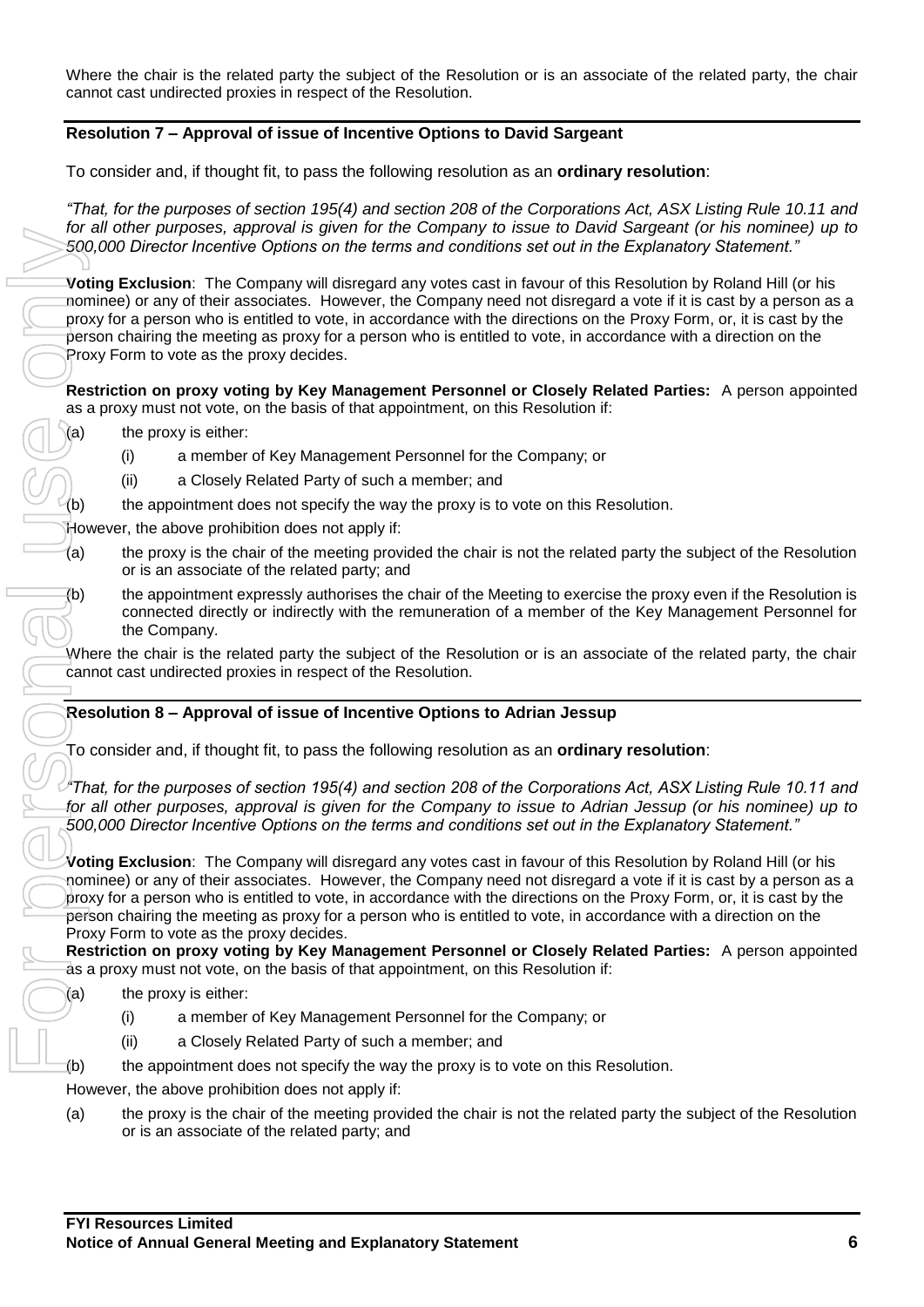(b) the appointment expressly authorises the chair of the Meeting to exercise the proxy even if the Resolution is connected directly or indirectly with the remuneration of a member of the Key Management Personnel for the Company.

Where the chair is the related party the subject of the Resolution or is an associate of the related party, the chair cannot cast undirected proxies in respect of the Resolution.

### **Resolution 9 – Approval of Additional Placement Capacity**

To consider and, if thought fit, to pass, with or without amendment, the following resolution as a **special resolution**:

*"That, for the purpose of ASX Listing Rule 7.1A and for all other purposes, approval is given for the Company to issue Equity Securities up to 10% of the issued capital of the Company (at the time of issue) calculated in accordance with the formula prescribed in ASX Listing Rule 7.1A.2, to be issued on the terms set out in the Explanatory Statement accompanying this Notice."*

**Voting Exclusion**: The Company will disregard any votes cast in favour of this Resolution by or on behalf of a person who is expected to participate in or who will obtain a material benefit as a result of, the proposed issue (except a benefit solely by reason of being a Shareholder) or an associate of those persons. However, the Company will not disregard a vote if it is cast by a person as a proxy for a person who is entitled to vote, in accordance with the directions on the Proxy Form, or, it is cast by the person chairing the meeting as proxy for a person who is entitled to vote, in accordance with a direction on the Proxy Form to vote as the proxy decides.

**By order of the Board**

Dated: 9 October 2018<br> **For personal use of personal use of personal use of personal use of personal use of personal use of personal use of personal use of personal use of personal use of personal use of personal use of pe** 

Phillip MacLeod Company Secretary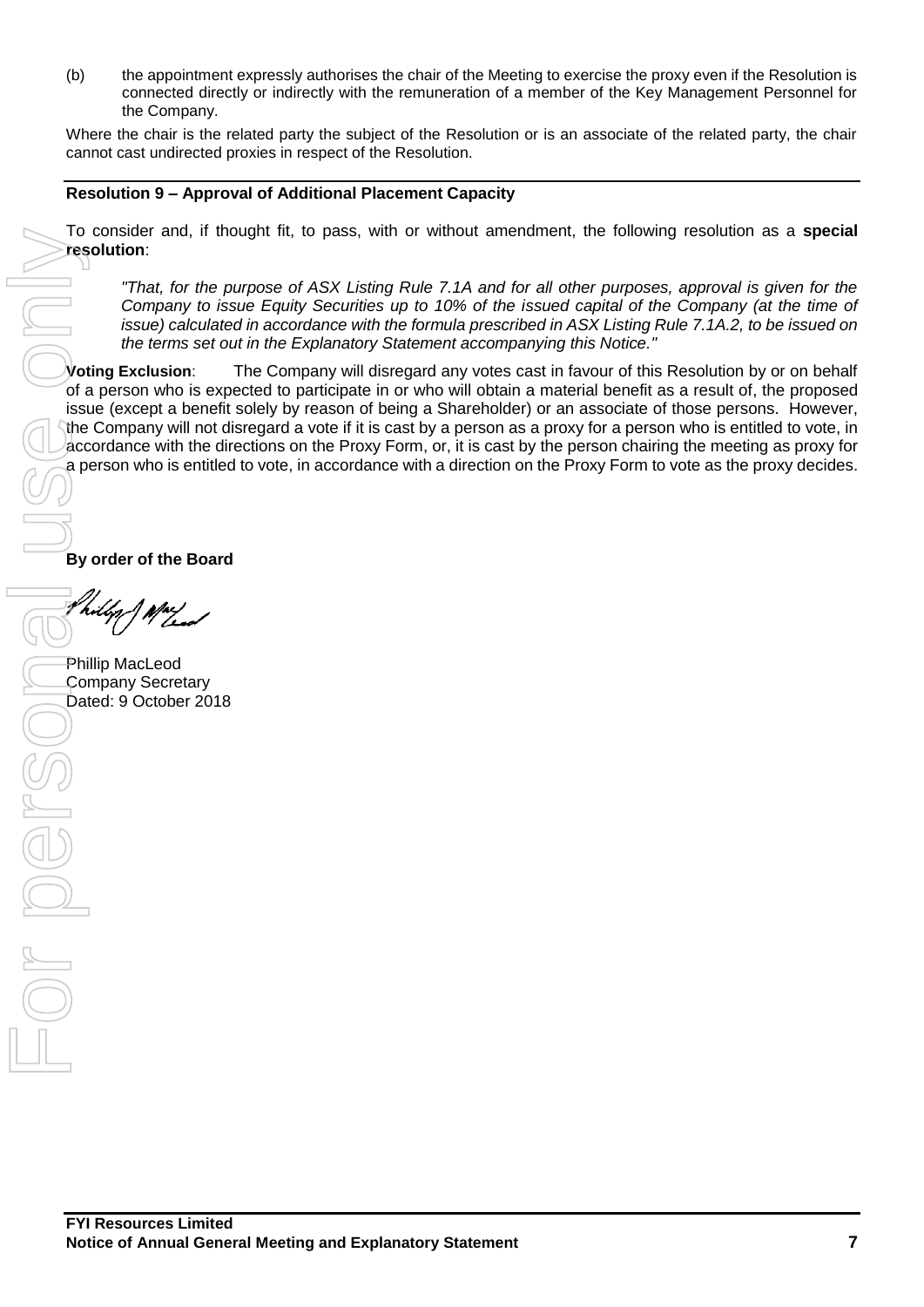# **FYI RESOURCES LIMITED ACN 061 289 218**

# **EXPLANATORY STATEMENT**

This Explanatory Statement is intended to provide Shareholders with sufficient information to assess the merits of the Resolutions contained in this Notice.

The Directors recommend that Shareholders read this Explanatory Statement in full before making any decision in relation to the Resolutions.

### **1. FINANCIAL STATEMENTS AND REPORTS**

In accordance with the Constitution, the business of the Annual General Meeting will include receipt and consideration of the annual financial report of the Company for the financial year ended 30 June 2018 together with the declaration of the directors, the directors' report, the remuneration report and the auditor's report.

In accordance with amendments to the Corporations Act the Company is no longer required to provide a hard copy of the Company's annual financial report to Shareholders unless a Shareholder has specifically elected to receive a printed copy. Shareholders may view the Company annual financial report on its website at [www.fyiresources.com.au](http://www.fyiresources.com.au/) .

Shareholders will be offered the following opportunities:

- (a) discuss the Annual Financial Report for the financial period ended 30 June 2018;
- (b) ask questions and make comment on the management of the Company; and
- (c) ask the auditor questions about the conduct of the audit, preparation and content of the auditor's report, the accounting policies adopted by the Company and the independence of the auditor.

#### **2. RESOLUTION 1 – ADOPTION OF REMUNERATION REPORT**

#### **2.1 General**

The remuneration report sets out the company's remuneration arrangements for the Directors and senior management of the company. The remuneration report is part of the Directors' report contained in the annual financial report of the company for a financial year.

A reasonable opportunity will be provided for discussion of the Remuneration Report at the Annual General Meeting. Shareholders should note that the vote on this Resolution is advisory only and does not bind the Company or the Directors.

#### **2.2 Voting consequences**

Under the Corporations Act, if at least 25% of the votes cast on Resolution 1 are voted against adoption of the Remuneration Report at two consecutive annual general meetings, Shareholders will be required to vote at the second of those annual general meetings on a resolution (a "Spill Resolution") that another general meeting be held within 90 days at which all of the Directors (other than the Managing Director) must go up for re-election.

#### **2.3 Previous voting results**

At the Company's previous annual general meeting the votes cast against the remuneration report considered at that annual general meeting were less than 25%. Accordingly, the Spill Resolution is not relevant for this Annual General Meeting.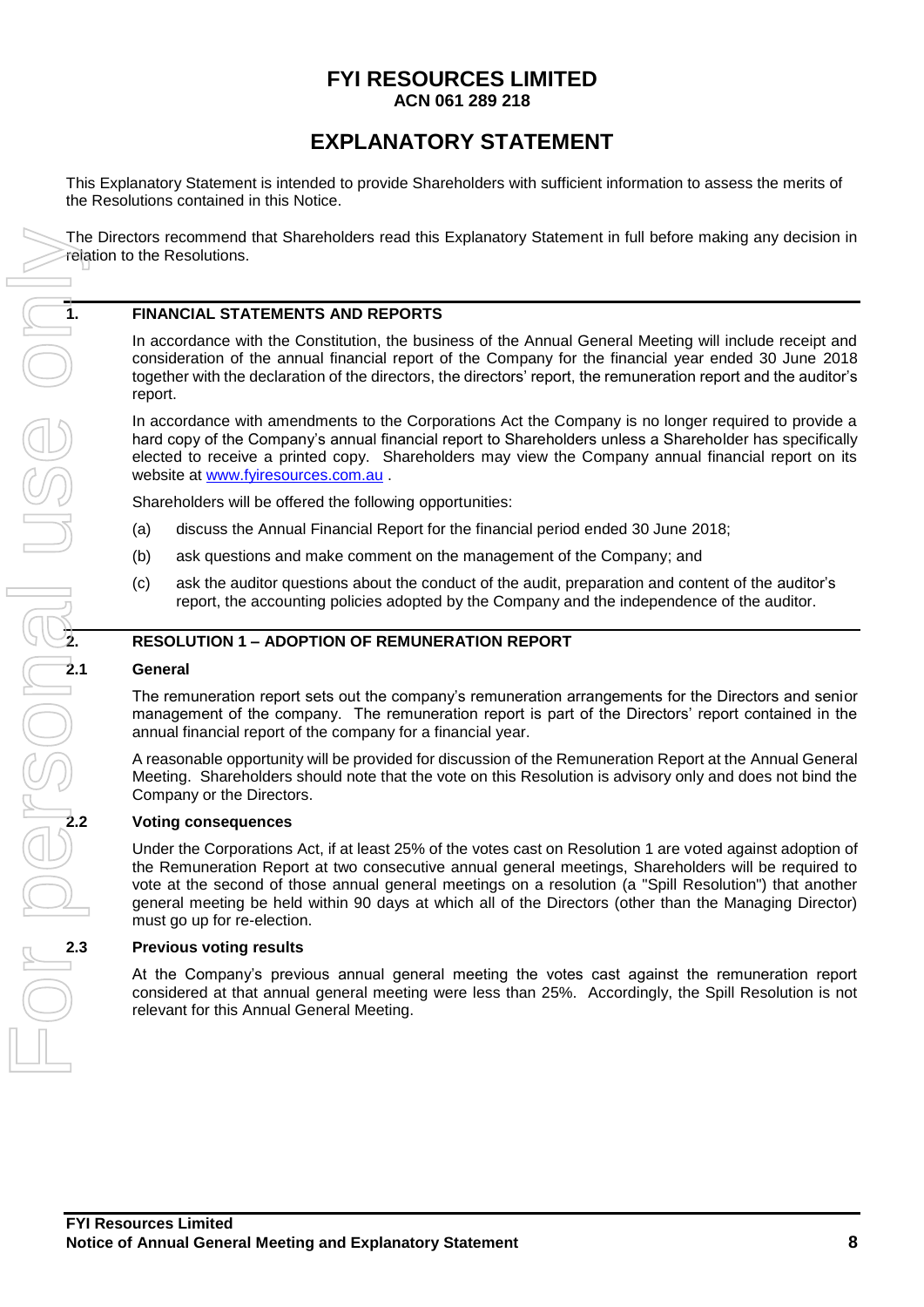### **2.4 Proxy voting restrictions**

Pursuant to the Corporations Act, if you appoint a member of the Key Management Personnel (other than the Chair) or any Closely Related Party as your proxy to vote on this Resolution 1, *you must direct the proxy how they are to vote*. Where you do not direct such a person on how to vote on this Resolution 1, the proxy is prevented by the Corporations Act from exercising your vote and your vote will not be counted in relation to Resolution 1.

If you appoint the Chair as your proxy, and you do not direct the Chair on how to vote on this Resolution 1, then by signing and returning the proxy form you are giving express authorisation for the Chair to vote all undirected proxies **FOR Resolution 1** even though the resolution is connected directly or indirectly with the remuneration of a member of the Key Management Personnel.

Mr Jessup was appointed a director of the Company on 30 November 2009 and re-elected as a director on 27 November 2015.

the remuneration of a member of the Key Management Personnel.<br> **3. RESOLUTION 2 – RE-ELECTION OF DIRECTOR – ADRIAN JESSUP**<br>
Mr Jessup was appointed a director of the Company on 30 November 20<br>
27 November 2015.<br>
Pursuant Pursuant to rule 7.3 of the Company's Constitution and ASX Listing Rule 14.4, Mr Jessup, being a Director of the Company, retires by way of rotation and, being eligible, offers himself for re-election as a Director of the Company.

Mr Jessup is a non-executive director of the Company. He holds a Bachelor of Science degree (with honours) in economic geology from the University of Sydney and has more than 40 years continuous experience as a geologist, company director and consultant involved in mineral exploration, ore deposit evaluation and mining. He is a member of AusIMM, the Geological Society of Australia and the Australian Institute of Geoscientists. The Board considers that Mr Jessup is an independent Director.

The Directors (apart from Mr Jessup) recommend that Shareholders vote in favour of the re-election of Mr Jessup.

### **4. RESOLUTION 3 – RATIFICATION OF OPTIONS AS CAPITAL RAISING FEE**

#### **4.1 Background**

On 14 February 2018, the Company announced that it had agreed to issue up to 37 million shares at a price of 8 cents each to raise \$3 million (**Placement**). The Placement was made in two tranches with the raising completed 5 April 2018 following the approval of Shareholders for the issue of Shares in the second tranche. The funds raised were to be used to continue the development of the Company's HPA strategy, costs of the issue and working capital. The Company agreed to issue 2,000,000 Options exercisable at 9.6 cents each expiring two years from the date of issue to Foster Stockbroking (or their nominee) for its services as lead manager to the Placement. The issue of the Options was made under the Company's placement capacity pursuant to Listing Rule 7.1.

Resolution 3 seeks the ratification pursuant to Listing Rule 7.4 for the issue of 2,000,000 Options within the Company's placement capacity under Listing Rule 7.1.

Listing Rule 7.1 provides that a company must not, subject to specified exceptions, issue or agree to issue more equity securities during any 12 month period than that amount which represents 15% of the number of fully paid ordinary securities on issue at the commencement of that 12 month period.

Listing Rule 7.4 sets out an exception to Listing Rule 7.1. It provides that where a company in general meeting ratifies the previous issue of securities made pursuant to Listing Rule 7.1 (and provided that the previous issue did not breach Listing Rule 7.1) those securities will be deemed to have been made with shareholder approval for the purpose of Listing Rule 7.1.

By ratifying this issue, the Company will retain the flexibility to issue equity securities in the future up to the 15% annual placement capacity set out in Listing Rule 7.1.

#### **4.3 Information required by Listing Rules**

Listing Rule 7.5 provides that for Shareholders to approve an issue subsequently, the notice of meeting must include particular information. This information is as follows:

- (a) 2,000,000 Options were issued;
- (b) the Options were issued for a nil issue price;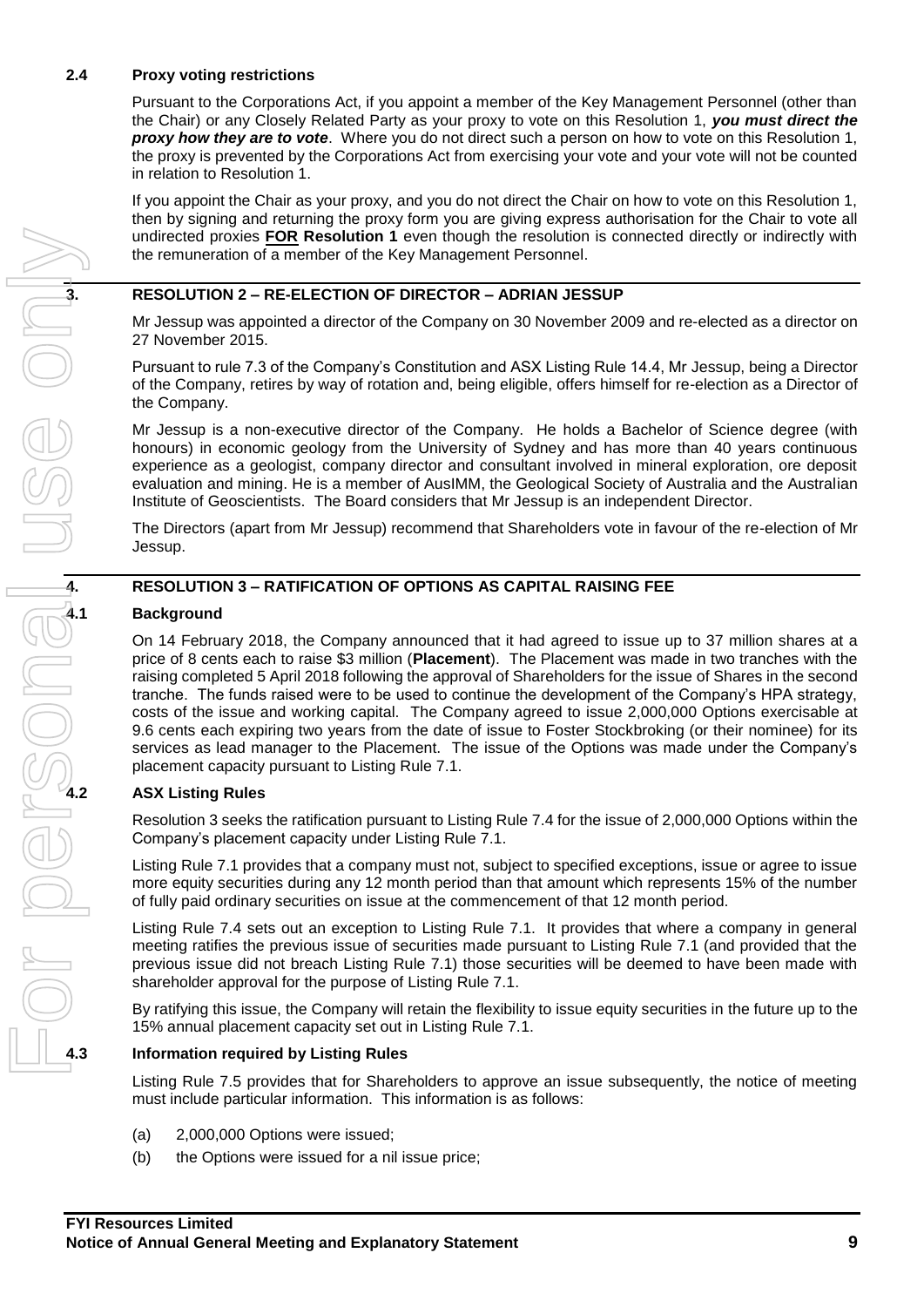- (c) the Options have an exercise price of 9.6 cents and an expiry date of 4 April 2020 and are issued on the terms and conditions set out in Schedule 1;
- (d) the Options were issued to Fosters Stockbroking Nominees Pty Ltd who are not a related party of the Company;
- (e) no funds raised were raised from the issue of Options they were issued as a capital raising fee payable to Fosters Stockbroking for its services as lead manager to the Placement; and
- (f) a voting exclusion statement is included in the Notice.

### **5. RESOLUTION 4 – APPROVAL TO ISSUE SHARES – TRANCHE 3 FOR THE PURCHASE OF KOKARDINE KAOLIN PTY LTD**

On 8 May 2017, the Company announced that it had entered a share purchase agreement (**Agreement**) to purchase Kokardine Kaolin Pty Ltd which owns the Cadoux kaolin project (E70/4673) in Western Australia. Kaolin from the Cadoux project is proposed to be used as feedstock in the production of high purity alumina. The Agreement was subject to due diligence in respect to the size and quality of the kaolin deposit and the tenement being in good standing. Under the Agreement, the consideration for the purchase of Kokardine Kaolin Pty Ltd is the issue of three tranches of Shares:

- $(a)$  tranche 1 is the issue of 21,428,571 Shares;
- (b) tranche 2 is the issue of 12,500,000 Shares; and
- (c) tranche 3 is the issue of 10,000,000 Shares.

The tranche 2 and 3 issues were contingent on project and Share price milestones being:

- (a) tranche 2 was contingent upon:
	- (i) the Company establishing a JORC total Mineral Resource of 12.0Mt inclusive of at least 2.5Mt in the Indicated Resource category of kaolin with an average aluminium grade in excess of 11% and cut-off industry standard specifications for kaolinite of maximum values of 0.7% Fe2O3, 0.5% TiO<sup>2</sup> and 2% K2O impurities by September 2017; and
	- (ii) the Company Share price achieving 6 cents for a period of 30 consecutive days.
- (b) tranche 3 is contingent upon:
	- (i) a positive prefeasibility study (**PFS**) for the Project being completed by 30 June 2018 (extended from 31 March 2018); and
	- (ii) the Company Share price achieving 10 cents for a period of 30 consecutive days.

The issue of all consideration Shares is subject to Shareholder approval. On 26 September 2017, the Company announced that, following a positive due diligence review, it was proceeding with the purchase of Kokardine Kaolin Pty Ltd. At the annual general meeting of the Company held 29 November 2017, Shareholders approved the issue of the 21,428,571 tranche 1 Shares. These Shares were issued on 7 December 2017.

The Company announced on 26 July 2017 that it had upgraded the mineral resource at the Cadoux project with this upgrade meeting the tranche 2 project milestone. From 1 December 2017 to the date of the meeting to approve the issue of the tranche 2 Shares (held 19 February 2018), the Company's Share price remained above 6 cents, meeting the tranche 2 price milestone. With the approval of Shareholders in the meeting held 19 February 2018 the 12,500,000 tranche 2 Shares were issued on 20 February 2018.

On 25 September 2018, the Company announced the results of a positive PFS and the decision to proceed to a bankable feasibility study. The completion of the PFS was outside of the first tranche 3 milestone. However, the due to the delay in the completion being outside of the control of the vendors of Kokardine Kaolin Pty Ltd, the Directors agreed to waive this milestone condition and issue the tranche 3 Shares subject to the approval of Shareholders. The second tranche 3 milestone has been met with the Company's share price remaining at or above 10 cents from 8 March to 1 May 2018 as well as from 18 May to 22 June 2018.

This Resolution seeks Shareholder approval for the issue of 10,000,000 Shares to the vendors of Kokardine Kaolin Pty Ltd.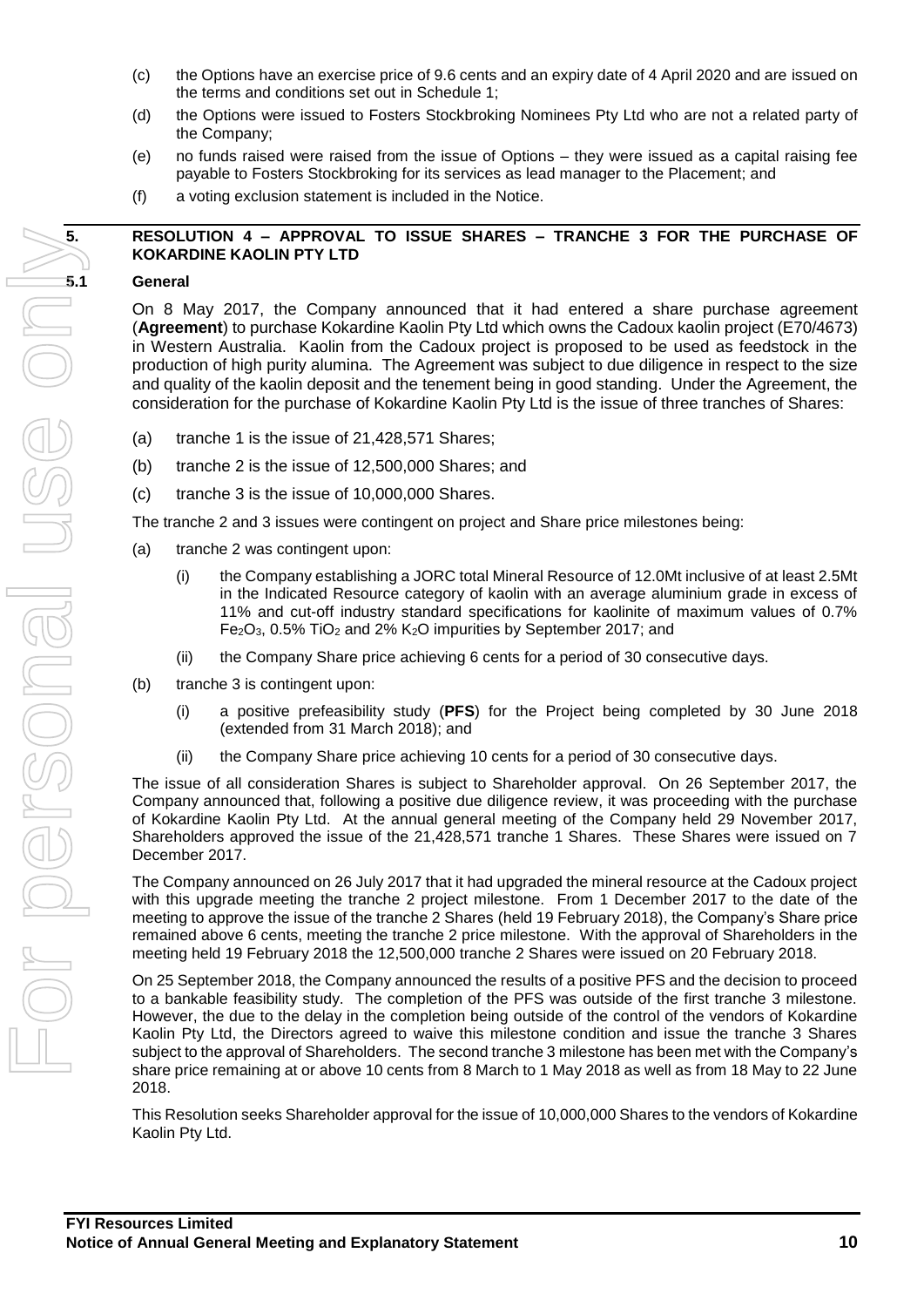ASX Listing Rule 7.1 provides that a company must not, subject to specified exceptions, issue or agree to issue more equity securities during any 12-month period than that amount which represents 15% of the number of fully paid ordinary securities on issue at the commencement of that 12-month period.

The effect of Resolution 4 will be to allow the Company to issue the Shares during the period of 3 months after this Meeting (or a longer period, if allowed by ASX), without using the Company's 15% annual placement capacity or additional 10% annual placement capacity.

#### **5.2 Information required by Listing Rules**

Pursuant to and in accordance with ASX Listing Rule 7.3, the following information is provided in relation to Resolution 4:

- a) the maximum number of Shares to be issued is 10,000,000;
- b) the Shares will be issued no later than 3 months after the date of the Meeting (or such later date to the extent permitted by any ASX waiver or modification of the ASX Listing Rules);
- c) it is intended that issue will occur on the same date;
- d) the Shares will be issued for nil cash consideration as they are being issued as consideration for the purchase of Kokardine Kaolin Pty Ltd;
- e) the Shares will be issued to the vendors of Kokardine Kaolin Pty Ltd (or their nominees). The vendors are not related parties of the Company;
- f) the Shares issued will be fully paid ordinary shares in the capital of the Company issued on the same terms and conditions as the Company's existing Shares;
- g) no funds will be raised from the issue of the Shares as the Shares will be issued as consideration for the purchase of Kokardine Kaolin Pty Ltd; and
- h) a voting exclusion statement is included in the Notice.

# **6. RESOLUTIONS 5 TO 8 – APPROVAL TO ISSUE DIRECTOR INCENTIVE OPTIONS**

#### **6.1 General**

The Company has agreed, subject to obtaining Shareholder approval, to issue up to a total of 2,250,000 Options (**Director Incentive Options**) to Messrs Roland Hill, Edmund Babington, David Sargeant and Adrian Jessup (or their respective nominees) (**Related Parties**) on the terms and conditions set out below.

#### **6.2 Chapter 2E of the Corporations Act**

For a public company, or an entity that the public company controls, to give a financial benefit to a related party of the public company, the public company or entity must:

- (a) obtain the approval of the public company's members in the manner set out in sections 217 to 227 of the Corporations Act; and
- (b) give the benefit within 15 months following such approval,

unless the giving of the financial benefit falls within an exception set out in sections 210 to 216 of the Corporations Act.

The grant of the Director Options constitutes giving a financial benefit and Messrs Hill, Babington, Sargeant and Jessup are related parties of the Company by virtue of being Directors.

It is the view of the Company that the exceptions set out in sections 210 to 216 of the Corporations Act do not apply in the current circumstances. Accordingly, Shareholder approval is sought for the grant of Director Options to the Related Parties.

#### **6.3 Shareholder Approval (Chapter 2E of the Corporations Act –Related Party Transactions)**

Pursuant to and in accordance with the requirements of section 219 of the Corporations Act, the following information is provided in relation to the proposed grant of Director Options:

(a) **The related parties to whom the proposed Resolutions would permit the financial benefit to be given**

The related parties are Roland Hill (Resolution 5), Edmund Babington (Resolution 6), David Sargeant (Resolution 7) and Adrian Jessup (Resolution 8) or their nominees and they are related parties by virtue of being Directors.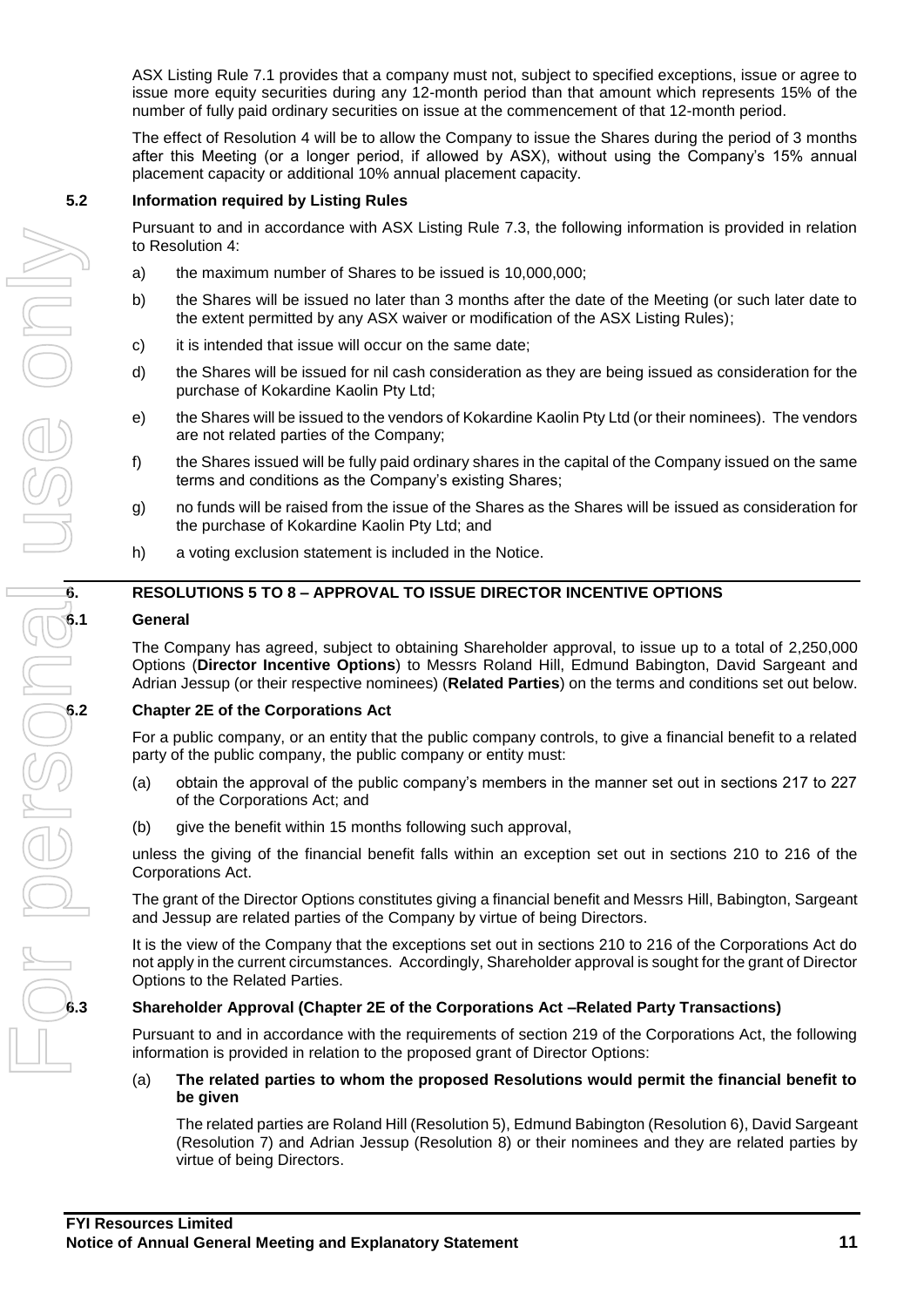### (b) **The nature of the financial benefit**

The maximum number of Director Options (being the nature of the financial benefit provided) to be granted to the Related Parties is:

- (i) 750,000 Director Incentive Options to Roland Hill (or his nominee);
- (ii) 500,000 Director Incentive Options to Edmund Babington (or his nominee);
- (iii) 500,000 Director Incentive Options to David Sargeant (or his nominee); and
- (iv) 500,000 Director Incentive Options to Adrian Jessup (or his nominee).

The terms and conditions of the Director Options are set out in Schedule 1.

#### (c) **Directors Recommendation and Basis of Financial Benefit**

The Board currently consists of Roland Hill, Edmund Babington, David Sargeant and Adrian Jessup.

By Resolutions 5, 6, 7 and 8 the Company is proposing to grant Director Incentive Options to each of the Directors. In each case, the number of Director Incentive Options to be granted and the terms of the Director Incentive Options was negotiated by the Directors independent of the particular Related Party to be granted the Director Incentive Options.

The purpose of the grant of the Director Incentive Options to the Related Parties is to provide each Director with added incentive to achieve the goals set by the Board to add Shareholder value. The Director Incentive Options are issued as part of each Director's remuneration package.

The independent Directors in each case consider that the quantity of Director Incentive Options together with the terms of the Director Incentive Options in each case constitute an appropriate number to adequately incentivise the Directors in light of that Director's skill and experience and their current remuneration as detailed below.

The Directors consider that:

- (i) the grant of Director Incentive Options to the Related Parties will align the interests of the Related Parties with those of Shareholders;
- (ii) the grant of the Director Incentive Options is a reasonable and appropriate method to provide cost effective remuneration as the non-cash form of this benefit will allow the Company to spend a greater proportion of its cash reserves on its operations than it would if alternative cash forms of remuneration were given to the Related Parties; and
- (iii) it is not considered that there are any significant opportunity costs to the Company or benefits foregone by the Company in granting the Director Incentive Options upon the terms proposed.

Roland Hill declines to make a recommendation to Shareholders in relation to Resolution 5 due to his material personal interest in the outcome of the Resolution on the basis that he is to be granted Related Director Incentive Options in the Company should Resolution 5 be passed.

Edmund Babington declines to make a recommendation to Shareholders in relation to Resolution 6 due to his material personal interest in the outcome of the Resolution on the basis that he is to be granted Director Incentive Options in the Company should Resolution 6 be passed.

David Sargeant declines to make a recommendation to Shareholders in relation to Resolution 7 due to his material personal interest in the outcome of the Resolution on the basis that he is to be granted Director Incentive Options in the Company should Resolution 7 be passed.

Adrian Jessup declines to make a recommendation to Shareholders in relation to Resolution 8 due to his material personal interest in the outcome of the Resolution on the basis that he is to be granted Director Incentive Options in the Company should Resolution 8 be passed.

#### (d) **Dilution**

The passing of Resolutions 5, 6, 7 and 8 will have the effect of granting up to 2,250,000 Director Incentive Options.

If any of the Director Incentive Options are exercised into Shares, the effect would be to dilute the shareholding of existing Shareholders. If all the Director Incentive Options are exercised, a total of 2,250,000 Shares would be issued. This will increase the number of Shares on issue from 186,479,454 to 188,729,454 (assuming that no other Shares are issued) with the effect that the shareholding of the existing Shareholders would be diluted by an aggregate of 1.19%, comprising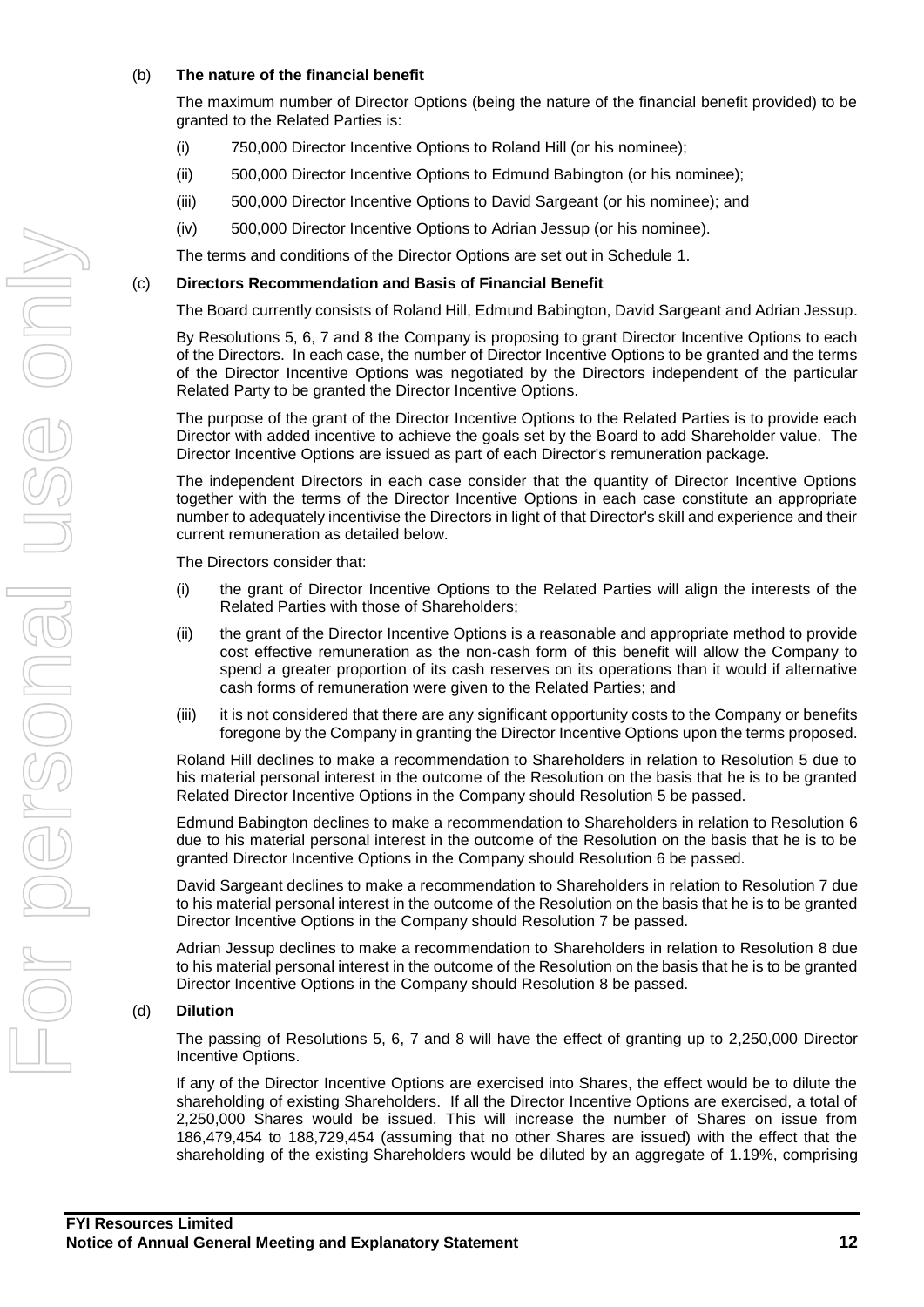0.41% by Roland Hill, 0.26% by Edmund Babington, 0.26% by David Sargeant and 0.26% by Adrian Jessup.

The market price for Shares during the term of the Director Incentive Options would normally determine whether or not the Director Incentive Options are exercised. If, at any time any of the Director Incentive Options are exercised and the Shares are trading on ASX at a price that is higher than the exercise price of the Director Incentive Options, there may be a perceived cost to the Company.

The actual dilution will depend on the extent of further equity raised by the Company and whether any of the Director Incentive Options are exercised.

#### (e) **Total Remuneration Package of Related Parties**

The following table shows the total current annual remuneration paid or payable to both executive and non-executive directors (inclusive of superannuation where applicable).

| <b>Director</b>         |           |
|-------------------------|-----------|
| Roland Hill             | \$180,000 |
| <b>Edmund Babington</b> | \$52,560  |
| David Sargeant          | \$30,000  |
| Adrian Jessup           | \$30,000  |

#### (f) **Existing Relevant Interests**

At the date of this Notice, Messrs Hill, Babington, Sargeant and Jessup and their associates have the following relevant interest in securities of the Company (which excludes any securities to be issued pursuant to this Meeting).

| <b>Name</b>                 | <b>Shares</b> | <b>Options</b>       |
|-----------------------------|---------------|----------------------|
| Roland Hill                 | 11,455,025    | 750,000 <sup>2</sup> |
| <b>Edmund Babington</b>     | 1,258,378     | 500,000 <sup>2</sup> |
| David Sargeant <sup>1</sup> | 8,375,000     |                      |
| Adrian Jessup <sup>1</sup>  | 7,875,000     | 500,000 <sup>2</sup> |

#### **Note**

- 1. Includes 7,000,000 Shares held by Empire Resources Limited.
- 2. The Options have an exercise price of 8.8 cents and an expiry date of 29 November 2018.

#### (g) **Trading History**

The following table gives details of the highest, lowest and the latest closing price of the Company's Shares trading on the ASX in the 12 months before the date of this Notice.

|                      | Date                  | <b>Closing Price</b> |
|----------------------|-----------------------|----------------------|
| <b>Highest Price</b> | 20 March 2018         | 20 cents             |
| <b>Lowest Price</b>  | 10 to 16 October 2017 | 4 cents              |
| <b>Latest Price</b>  | 9 October 2018        | 9.3 cents            |

#### (h) **Valuation of Director Options**

The Director Options will not be quoted on ASX.

The Company has valued the Director Incentive Options to be granted to the Related Partied or their nominees using the Black & Scholes option model.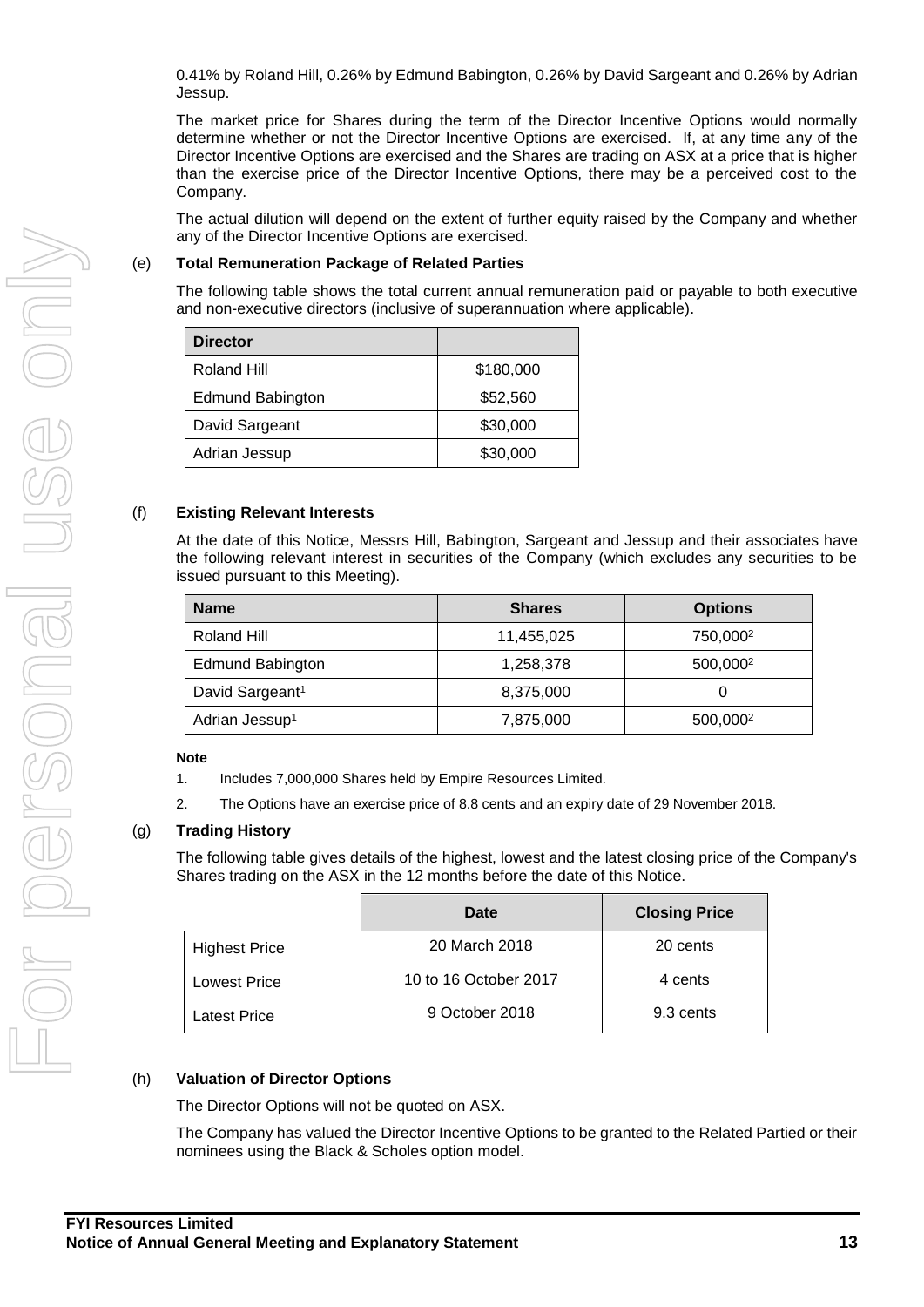The following assumptions have been made regarding the inputs required for the option pricing module:

| Input                                 |                | <b>Note</b> |
|---------------------------------------|----------------|-------------|
| Number of options to related parties: | 2,250,000      |             |
| Underlying security spot price:       | 9.3 cents      |             |
| Exercise price:                       | 13.95 cents    | 2           |
| Dividend rate:                        | Nil            | 3           |
| Volatility rate:                      | 121%           | 4           |
| Risk free interest rate:              | 2.01%          | 5           |
| Expiry Date:                          | 9 October 2020 | 6           |

| Note 1 | The underlying security spot price used for the purposes of this          |
|--------|---------------------------------------------------------------------------|
|        | valuation is based on the closing price of Shares on the valuation date   |
|        | of 9 October 2018 which was 9.3 cents.                                    |
| Note 2 | The exercise price is 150% of the volume weighted average closing         |
|        | price for the 5 days traded prior to the date of the Meeting. This        |
|        | example uses 13.95 cents which is 150% of the closing price on the        |
|        | valuation date of 9 October 2018.                                         |
| Note 3 | As at the date of the valuation, the Company had not forecast any         |
|        | future dividend payments. For the purposes of the valuation it is         |
|        | therefore assumed that the Company's share price is "ex-dividend", If     |
|        | dividend payments were forecast, the value of the Director Options        |
|        | would be reduced.                                                         |
| Note 4 | A volatility rate of 121% has been adopted. This rate has been            |
|        | calculated by reference to the closing price volatility for the Shares of |
|        | the Company for the previous 24 months.                                   |
| Note 5 | The risk free rate is 2.01% based on the current Reserve Bank             |
|        | Treasury Bond rates.                                                      |
| Note 6 | The Expiry Date is two years from the date of grant. This example         |
|        | uses the date of this Notice as the grant date.                           |
|        |                                                                           |

Based on the above assumptions the Options proposed to be issued to Directors have been valued as follows:

| <b>Number and Value of Director Incentive Options</b> |                                                                                                 |  |
|-------------------------------------------------------|-------------------------------------------------------------------------------------------------|--|
|                                                       | <b>Director Incentive Options</b>                                                               |  |
| Roland Hill                                           | 750,000 Director Incentive Options - 4.97 cents per Director Option<br>(total value - \$37,275) |  |
| Edmund Babington                                      | 500,000 Director Incentive Options – 4.97 cents per Director Option<br>(total value - \$24,850) |  |
| David Sargeant                                        | 500,000 Director Incentive Options - 4.97 cents per Director Option<br>(total value - \$24,850) |  |
| Adrian Jessup                                         | 500,000 Director Incentive Options – 4.97 cents per Director Option<br>(total value - \$24,850) |  |

#### (i) **Other Information**

The Directors are not aware of any other information that would be reasonably required by Shareholders to allow them to make a decision as to whether it is in the best interests of the Company to pass Resolutions 5, 6, 7 and 8.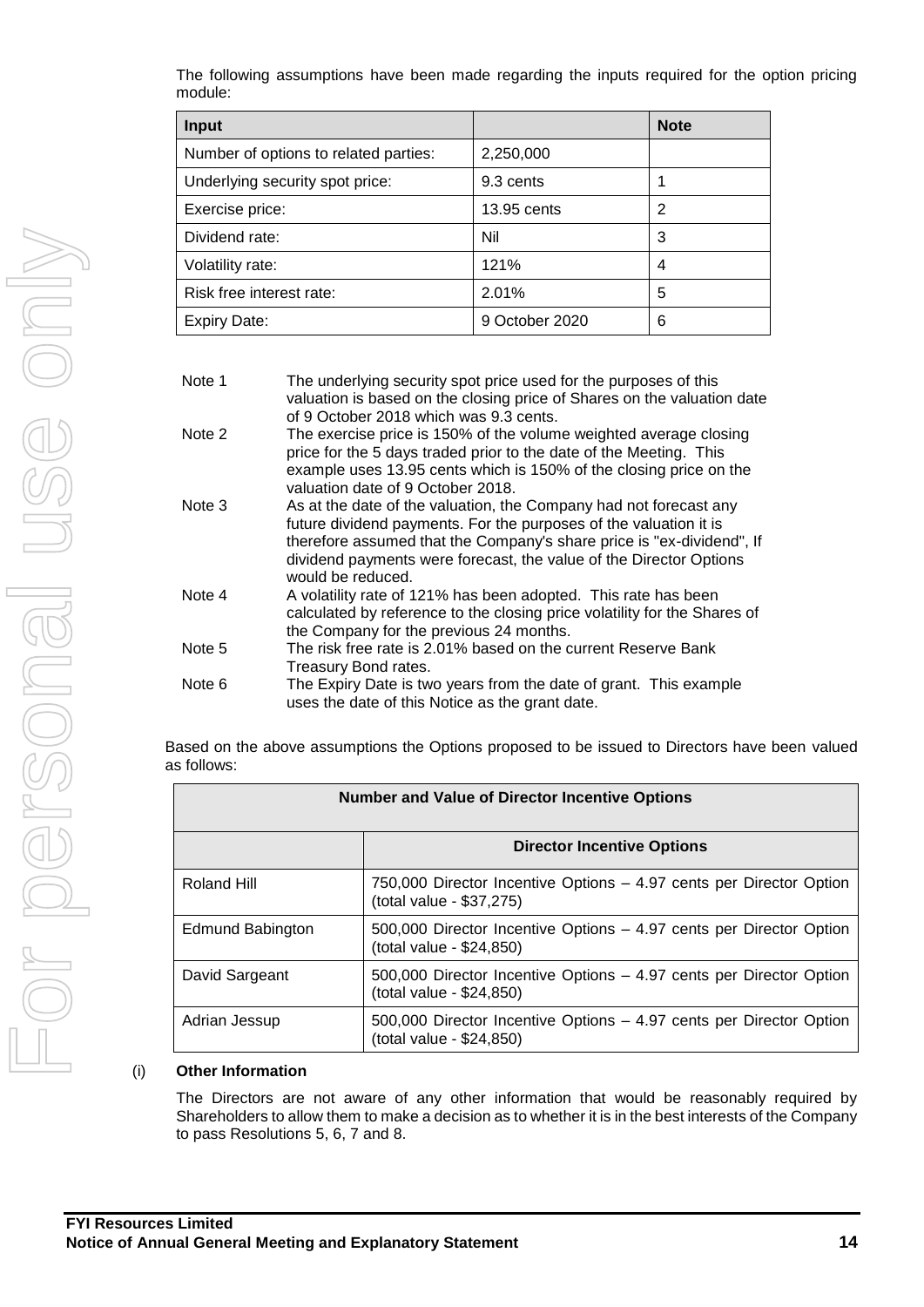#### **6.4 ASX Listing Rule 10.11**

ASX Listing Rule 10.11 also requires shareholder approval to be obtained where an entity issues, or agrees to issue, securities to a related party, or a person whose relationship with the entity or a related party is, in ASX's opinion, such that approval should be obtained unless an exception in ASX Listing Rule 10.12 applies.

Roland Hill, Edmund Babington, David Sargeant and Adrian Jessup are Directors and as such are related parties of the Company.

It is the view of the Company that the exceptions set out in ASX Listing Rule 10.12 do not apply in the current circumstances. Accordingly, Shareholder approval is sought for the grant of Director Incentive Options to the Related Parties.

If approval to grant the Director Incentive Options to the Related Partied is obtained under ASX Listing Rule 10.11, approval is not required under ASX Listing Rule 7.1. Accordingly, the issue of the Incentive Director Options to the Related Partied will not be included in the Company's 15% annual placement capacity calculation.

ASX Listing Rule 10.13 provides that the notice of meeting to approve the issue of securities under ASX Listing Rule 10.11 must include certain information.

For the purposes of ASX Listing Rule 10.13, the following information is provided to Shareholders in relation to Resolutions 5, 6, 7 and 8:

- (a) The Director Incentive Options will be granted to Roland Hill (Resolution 5), Edmund Babington (Resolution 6), David Sargeant (Resolution 7) and Adrian Jessup (Resolution 8) or their nominees;
- (b) The maximum number of securities the Company will grant is:
	- 750,000 Director Incentive Options to Roland Hill (or his nominees);
	- 500,000 Director Incentive Options to Edmund Babington (or his nominees);
	- 500,000 Director Incentive Options to David Sargeant (or his nominees); and
	- 500,000 Director Incentive Options to Adrian Jessup (or his nominees);
- (c) The Director Incentive Options will be granted no later than 1 month after the date of this Meeting (or a later date to the extent permitted by any ASX waiver or modification of the ASX Listing Rules) and it is intended that issue of the Options will occur on the same date;
- (d) Roland Hill, Edmund Babington, David Sargeant and Adrian Jessup as Directors are related parties;
- (e) The Director Incentive Options are granted for nil consideration;
- (f) The exercise price of the Director Incentive Options is 150% of the 5 traded day volume weighted average closing price of Shares prior to the date of the Meeting. The Director Incentive Options expire on 26 November 2020 and have no vesting criteria. The full terms of the Director Options are set out in Schedule 2; and
- (g) No funds will be raised from the grant of the Director Options.

#### **7. RESOLUTION 9 – APPROVAL OF ADDITIONAL PLACEMENT CAPACITY**

#### **7.1 General**

ASX Listing Rule 7.1 permits entities to issue 15% of its issued capital without shareholder approval in a 12 month period, subject to a number of exceptions.

ASX Listing Rule 7.1A permits eligible entities, which have obtained shareholder approval by special resolution, to issue Equity Securities up to an additional 10% of its issued capital by placements over a 12 month period after the annual general meeting ("Additional Placement Capacity").

The Company seeks Shareholder approval under Resolution 9 to be able to issue Equity Securities under the Additional Placement Capacity. The exact number of Equity Securities to be issued is not fixed and will be determined in accordance the formula prescribed in ASX Listing Rule 7.1A.2 (set out below).

#### **7.2 Requirements of ASX Listing Rule 7.1A**

#### (a) **Eligible entities**

An eligible entity for the purposes of ASX Listing Rule 7.1A is an entity that is not included in the S&P/ASX 300 Index and has a market capitalisation of \$300 million or less. The Company is an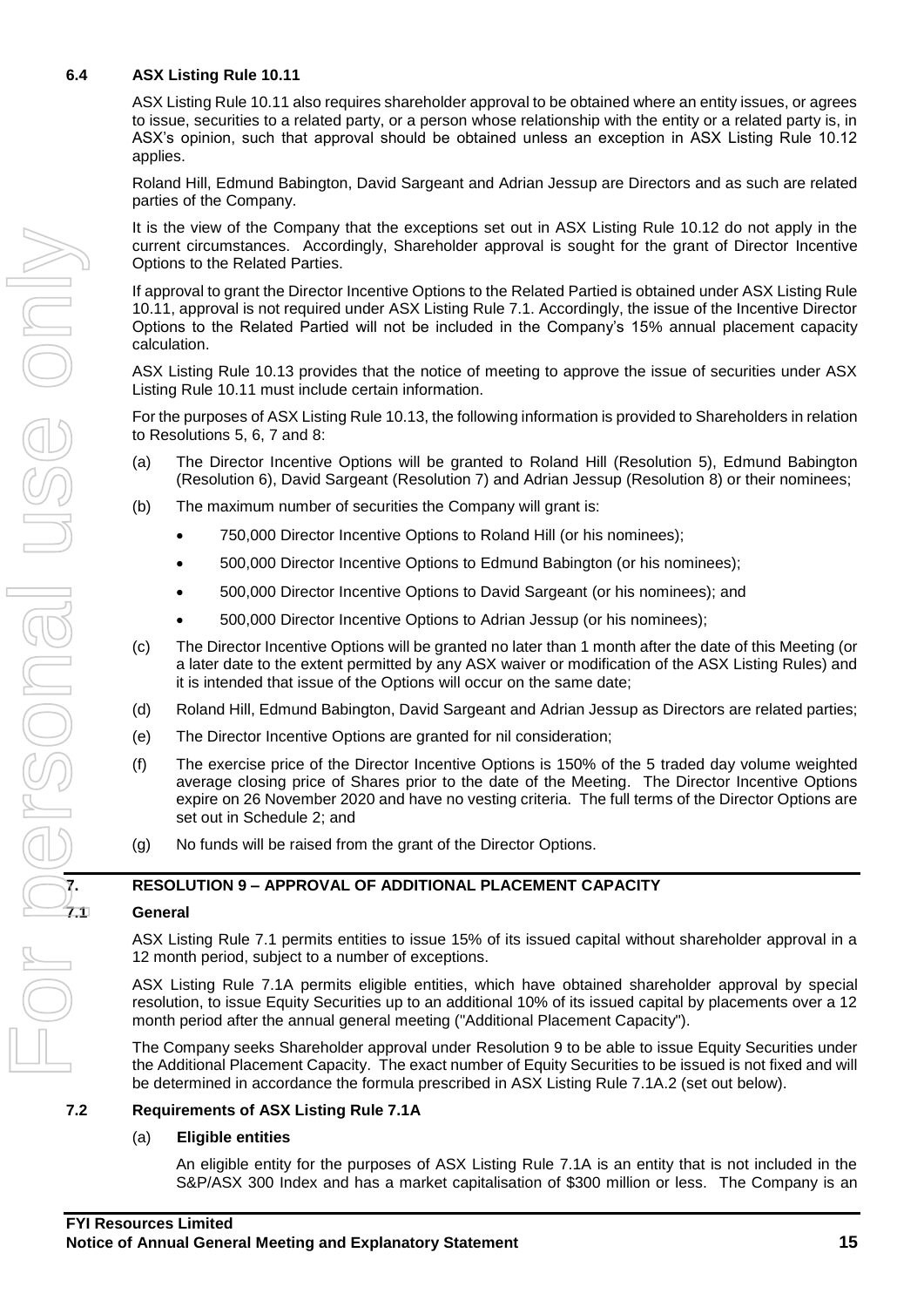Eligible Entity as it is not included in the S&P/ASX 300 Index and has a current market capitalisation of approximately \$18.5 million based on the number of Shares on issue at the date of this Notice and the closing price of Shares (\$0.093) on the ASX on 9 October 2018.

#### (b) **Shareholder approval**

Shareholders must approve the Additional Placement Capacity by special resolution at the annual general meeting. A resolution under ASX Listing Rule 7.1A cannot be put at any other shareholder meeting.

#### (c) **Equity Securities**

Equity Securities issued under the Additional Placement Capacity must be in the same class as an existing class of Equity Securities of the Company that are quoted on ASX.

As at the date of this Notice, the Company has only one class of Equity Securities quoted on ASX being fully paid ordinary Shares. The Company also has unquoted options on issue.

#### (d) **Formula for calculating number of Equity Securities that may be issued under the Additional Placement Capacity**

If Resolution 9 is passed, the Company may issue or agree to issue, during the 12-month period after this Meeting, the number of Equity Securities calculated in accordance with the following formula:

| ٦ |  |  |  |
|---|--|--|--|
|---|--|--|--|

| A | The number of shares on issue 12 months before the date of issue or agreement:                                                                                                                                                                              |  |  |
|---|-------------------------------------------------------------------------------------------------------------------------------------------------------------------------------------------------------------------------------------------------------------|--|--|
|   | plus the number of fully paid shares issued in the 12 months under an<br>$\bullet$<br>exception in ASX Listing Rule 7.2;                                                                                                                                    |  |  |
|   | plus the number of partly paid shares that became fully paid in the 12 months;<br>$\bullet$                                                                                                                                                                 |  |  |
|   | plus the number of fully paid shares issued in the 12 months with the approval<br>$\bullet$<br>of shareholders under ASX Listing Rules 7.1 or 7.4;                                                                                                          |  |  |
|   | less the number of fully paid shares cancelled in the 12 months.<br>$\bullet$                                                                                                                                                                               |  |  |
| D | 10%                                                                                                                                                                                                                                                         |  |  |
| Е | The number of Equity Securities issued or agreed to be issued under ASX Listing Rule<br>7.1A.2 in the 12 months before the date of issue or agreement to issue that are not<br>issued with the approval of shareholders under ASX Listing Rules 7.1 or 7.4. |  |  |

#### (e) **Interaction between ASX Listing Rules 7.1 and 7.1A**

The Additional Placement Capacity under ASX Listing Rule 7.1A is in addition to the Company's 15% placement capacity under ASX Listing Rule 7.1.

The actual number of Equity Securities that the Company will be permitted to issue under ASX Listing Rule 7.1A will be calculated at the date of issue or agreement to issue the Equity Securities in accordance with the formula prescribed in ASX Listing Rule 7.1A.2 (as set out above).

The effect of Resolution 9 will be to allow the Company to issue securities under ASX Listing Rule 7.1A without using the Company's placement capacity under ASX Listing Rule 7.1.

#### **7.3 Information for Shareholders as required by ASX Listing Rule 7.3A**

#### (a) **Minimum price**

The issue price of the new Equity Securities will be no lower than 75% of the volume weighted average price (VWAP) for securities in the relevant quoted class calculated over the 15 trading days on which trades in that class were recorded immediately before:

- the date on which the price of the Equity Securities are to be issued is agreed; or
- if the Equity Securities are not issued within 5 trading days of the date above, the date on which the Equity Securities are issued.

JSS ON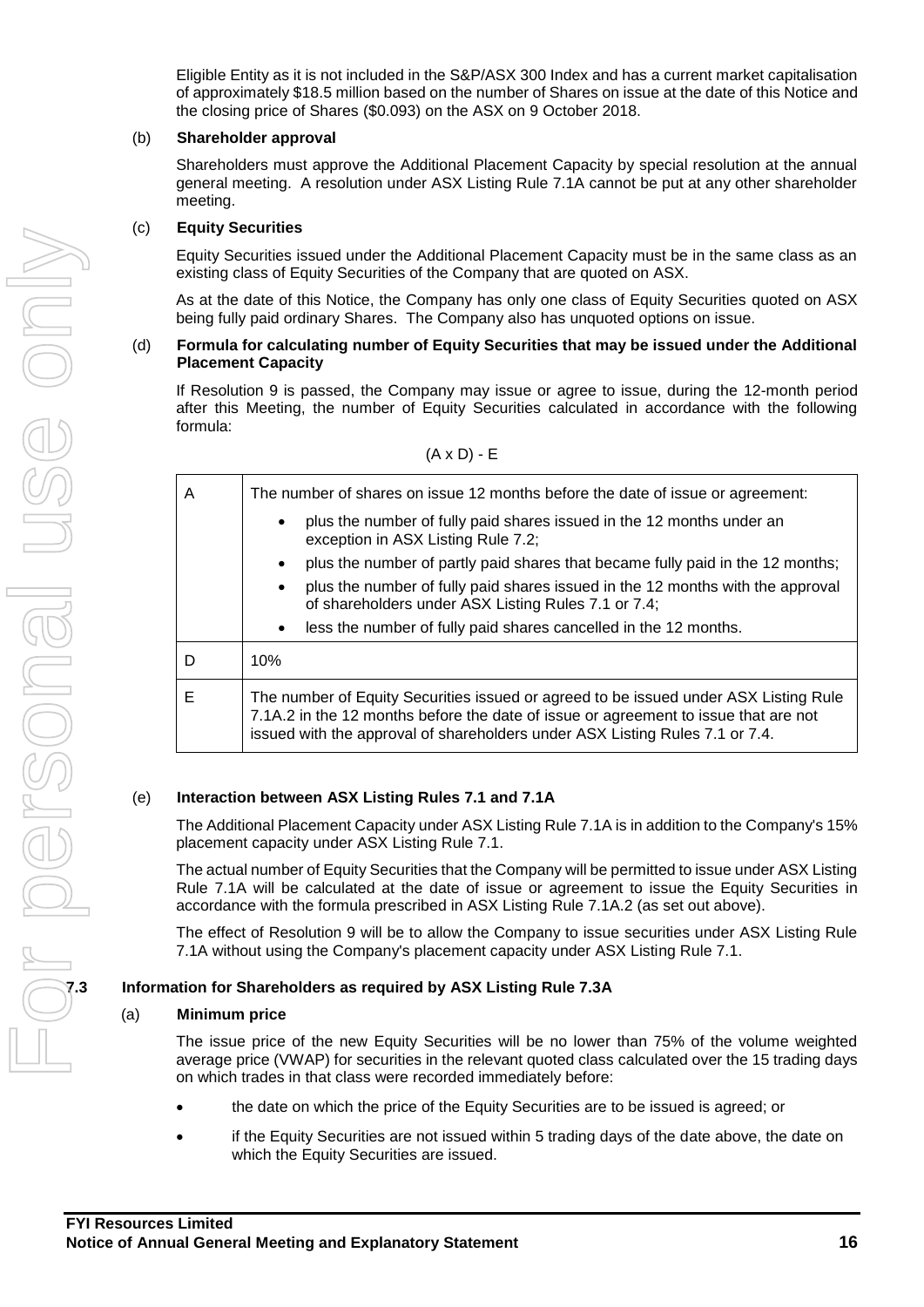### (b) **Risk of economic and voting dilution**

If Resolution 9 is passed and the Company issues securities under the Additional Placement Facility, existing Shareholders' voting power in the Company will be diluted.

There is the risk that:

- the market price for the Company's existing Equity Securities may be significantly lower on the date of issue of the new Equity Securities than on the date of the Meeting; and
- the new Equity Securities may be issued at a price that is at a discount to the market price of the Company's existing Equity Securities on the issue date or the new Equity Securities may be issued as part of the consideration for the acquisition of a new asset, which may have an effect on the amount of funds raised by the issue of the new Equity Securities.

The table below shows the dilution of existing Shareholders on the basis of the current market price of Shares and the current number of ordinary securities for variable "A" calculated in accordance with the formula in ASX Listing Rule 7.1A.2 as at the date of this Notice.

The table also shows:

- two examples where variable "A" has increased by 50% and 100%. Variable "A" is based on the number of ordinary securities the Company has on issue. The number of ordinary securities may increase as a result of issues of ordinary securities that do not require Shareholder approval (for example a pro rata entitlement issue) or future placements under ASX Listing Rule 7.1 that are approved by Shareholders in the future;
- two examples of where the issue price of ordinary securities has decreased by 50% and increased by 100% as against the current market price.

|                                                 |                                         | <b>Dilution</b>                       |                             |                                        |
|-------------------------------------------------|-----------------------------------------|---------------------------------------|-----------------------------|----------------------------------------|
|                                                 |                                         | 4.65 cents                            | 9.3 cents                   | 18.6 cents                             |
| Variable 'A' in ASX                             |                                         |                                       |                             |                                        |
| Listing Rule 7.1A.2                             |                                         | 50% decrease in<br><b>Issue Price</b> | <b>Issue Price</b>          | 100% increase in<br><b>Issue Price</b> |
| <b>Current Variable A</b><br>186,479,454 Shares | 10%<br>Voting<br><b>Dilution</b>        | 18,647,945<br><b>Shares</b>           | 18,647,945<br><b>Shares</b> | 18,647,945<br><b>Shares</b>            |
|                                                 | <b>Funds</b><br>raised                  | \$867,129                             | \$1,734,259                 | \$3,468,518                            |
| 50% increase in<br>current Variable A           | 10%<br><b>Voting</b><br><b>Dilution</b> | 27,971,918<br><b>Shares</b>           | 27,971,918<br><b>Shares</b> | 27,971,918<br><b>Shares</b>            |
| 279,719,181 Shares                              | <b>Funds</b><br>raised                  | \$1,300,694                           | \$2,601,388                 | \$5,202,777                            |
| 100% increase in<br>current Variable A          | 10%<br>Voting<br><b>Dilution</b>        | 37,295,891<br><b>Shares</b>           | 37,295,891<br><b>Shares</b> | 37,295,891<br><b>Shares</b>            |
| 372,958,908 Shares                              | <b>Funds</b><br>raised                  | \$1,734,259                           | \$3,468,518                 | \$6,937,036                            |

This table has been prepared on the following assumptions:

- The Company issues the maximum number of Equity Securities available under the Additional Placement Capacity.
- No options are exercised into Shares before the date of issue of the Equity Securities.
- The 10% voting dilution reflects the aggregate percentage dilution against the issued share capital at the time of issue. This is why the voting dilution is shown in each example as 10%.
- The table does not show an example of dilution that may be caused to a particular Shareholder by reason of placements under the Additional Placement Capacity, based on that Shareholder's holding at the date of the Meeting.
- The table shows only the effect of issues of Equity Securities under ASX Listing Rule 7.1A, not under the 15% placement capacity under ASX Listing Rule 7.1.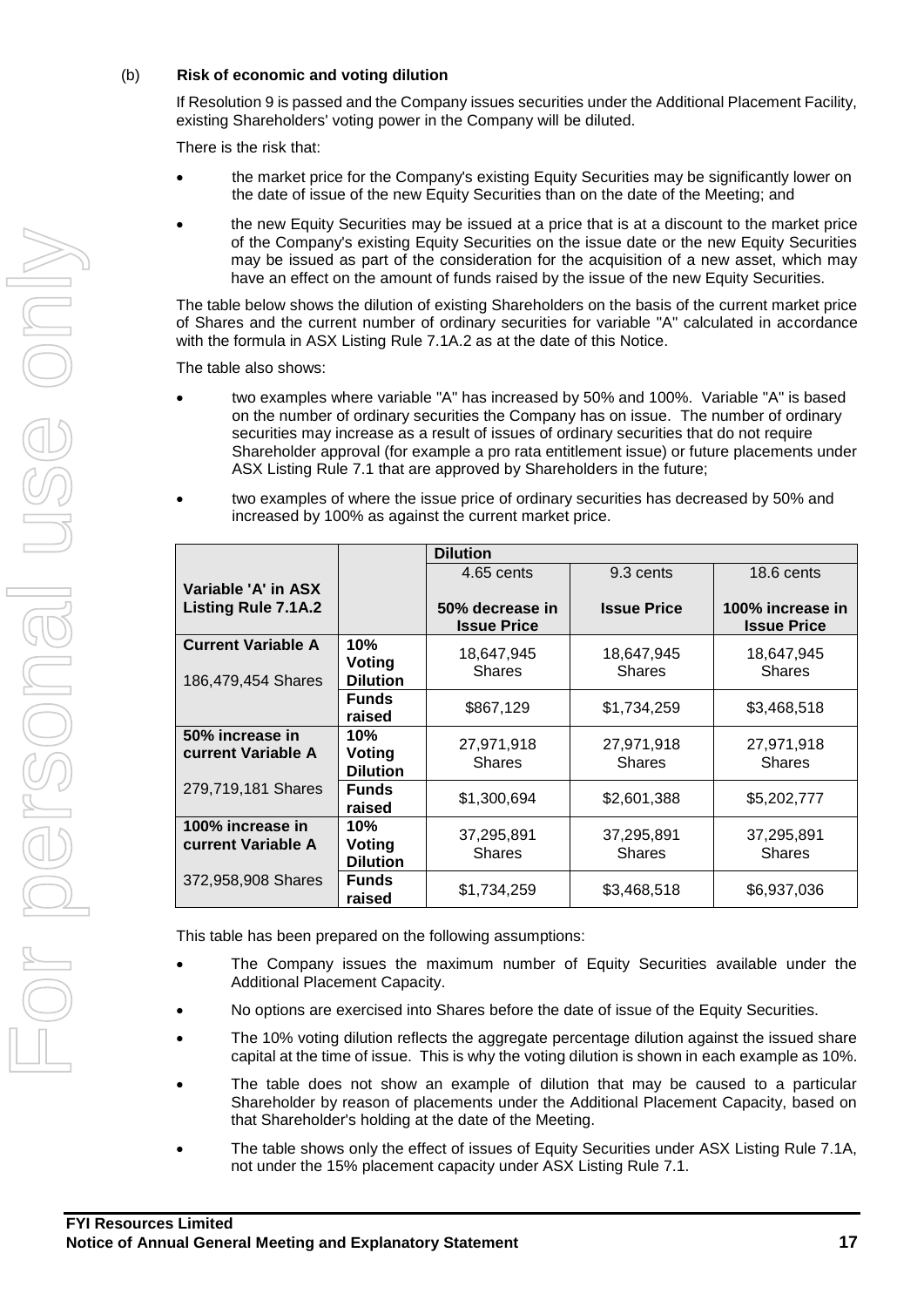- The issue of Equity Securities under the Additional Placement Capacity consists only of Shares. If the issue of Equity Securities includes quoted Options, it is assumed that those Options are exercised into Shares for the purpose of calculating the voting dilution effect on existing Shareholders.
- The issue price is 9.3 cents, being the closing price of the Shares on ASX on 9 October 2018.

The Company's ability to issue securities under ASX Listing Rule 7.1A is in addition to its ability to issue securities under ASX Listing Rule 7.1.

#### (c) **Placement Period**

Shareholder approval of the Additional Placement Capacity under ASX Listing Rule 7.1A is valid from 27 November 2018 (the date of this Meeting) and expires on the earlier of:

- 27 November 2019, which is 12 months after this Meeting; or
- the date that Shareholders approve a transaction under ASX Listing Rule 11.1.2 (significant change to nature or scale of activities) or ASX Listing Rule 11.2 (disposal of the main undertaking, (the "**Placement Period**").

The Company will only issue and allot new securities during the Placement Period. The approval will cease to be valid in the event that shareholders approve a transaction under ASX Listing Rules 11.1.2 or 11.2.

#### (d) **Purposes for which the new Equity Securities may be issued**

The Company may seek to issue new Equity Securities for the following purposes:

- cash consideration to raise funds for the acquisition of new assets or investments (including the expenses associated such acquisition), continued expenditure on the Company's then current exploration assets and for general working capital; or
- non-cash consideration for acquisition of new mineral exploration and/or mining assets and investments or for the payment of goods or services provided to the Company. In such circumstances the Company will provide a valuation of the non-cash consideration as required by ASX Listing Rule 7.1A.3.

#### (e) **Allocation policy**

The Company's allocation policy for the issue of new Equity Securities under the Additional Placement Capacity will depend on the market conditions existing at the time of the proposed issue. The recipients will be determined at the relevant time having regard to factors such as:

- the methods of raising funds that are available to the Company, including but not limited to, rights issues or other issues in which existing security holders can participate;
- the effect of the issue of new securities on the control of the Company;
- the financial situation and solvency of the Company;
- advice from corporate, financial and broking advisers (as relevant).

As at the date of this Notice the recipients are not known but may include existing substantial Shareholders and/or new Shareholders. No recipient under the Additional Placement Capacity will be a related party or associate of a related party. Existing Shareholders may or may not be entitled to subscribe for any Equity Securities issued under the Additional Placement Capacity and it is possible that their shareholding will be diluted.

If the Additional Placement Capacity is used to acquire new assets or investments then it is likely that the recipients will be the vendors of the new assets.

The Company will comply with the disclosure obligations under ASX Listing Rules 7.1A(4) and 3.10.5A on the issue of any new securities.

#### (f) **Details of Equity Securities issued in the 12 months preceding the date of Meeting**

The Company has previously received Shareholder approval for the Additional Placement Capacity. Pursuant to Listing Rule 7.3A.6 the following information is provided to Shareholders: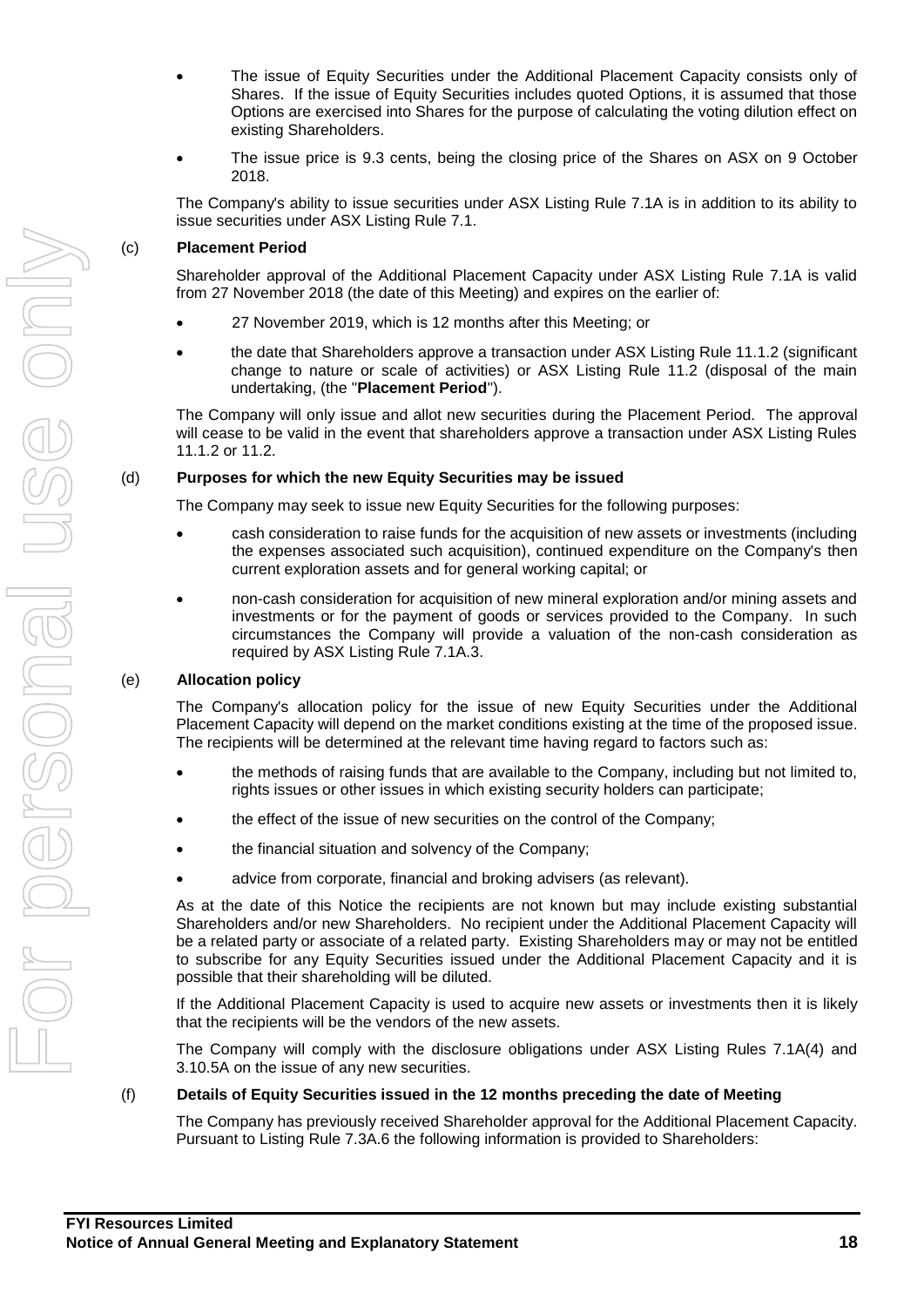- The total number of Equity Securities issued in the 12 months before this Meeting (that is, since 27 November 2017) is 82,735,481 (being 80,735,481 Shares and 2,000,000 Options). The total number of Equity Securities on issue as at 27 November 2017 was 116,660,641 (being 105,743,973 Shares and 10,916,668 Options). The total number of Equity Securities issued in the 12 months since 27 November 2017 is 70.9% of the total number of Equity Securities on issue at 27 November 2017.
- The details of Equity Securities issued during the 12 months preceding the date of the Meeting are:

|        | Date of issue:                                                         | 7 December 2017                                                                                                                             |
|--------|------------------------------------------------------------------------|---------------------------------------------------------------------------------------------------------------------------------------------|
|        | Number of Equity<br>Securities:                                        | 21,428,571                                                                                                                                  |
|        | <b>Class of Equity Security</b><br>and summary of terms:               | Fully paid ordinary shares                                                                                                                  |
|        | Name of recipients or<br>basis on which recipients<br>were determined: | Vendors of Kokardine Kaolin Pty Ltd who are not related parties of the Company                                                              |
| Price: |                                                                        | The Shares were issued at a deemed price of 8.1 cents each being the market price<br>on the date of issue.                                  |
|        | Discount to market price:                                              | The Shares were issued for no discount as the deemed price is the market price on<br>the date of issue.                                     |
|        | Non-cash consideration                                                 | The Shares were issued as tranche 1 consideration for the acquisition of Kokardine<br>Kaolin Pty Ltd.                                       |
|        | Value of the non-cash<br>consideration:                                | \$1,735,714 at the date of issue based on a Share price of 8.1 cents.<br>\$1,992,857 at 9 October 2018 based on a Share price of 9.3 cents. |
|        |                                                                        |                                                                                                                                             |
|        | Date of issue:                                                         | 20 February 2018                                                                                                                            |
|        | Number of Equity<br>Securities:                                        | 12,500,000                                                                                                                                  |
|        | <b>Class of Equity Security</b><br>and summary of terms:               | Fully paid ordinary shares                                                                                                                  |
|        | Name of recipients or<br>basis on which recipients<br>were determined: | Vendors of Kokardine Kaolin Pty Ltd who are not related parties of the Company                                                              |
| Price: |                                                                        | The Shares were issued at a deemed price of 8.1 cents.                                                                                      |
|        | Discount to market price:                                              | The Shares were issued at a discount of 3.9 cents to the market price of 12 cents<br>on the date of issue.                                  |
|        | Non-cash consideration                                                 | The Shares were issued as tranche 2 consideration for the acquisition of Kokardine<br>Kaolin Pty Ltd.                                       |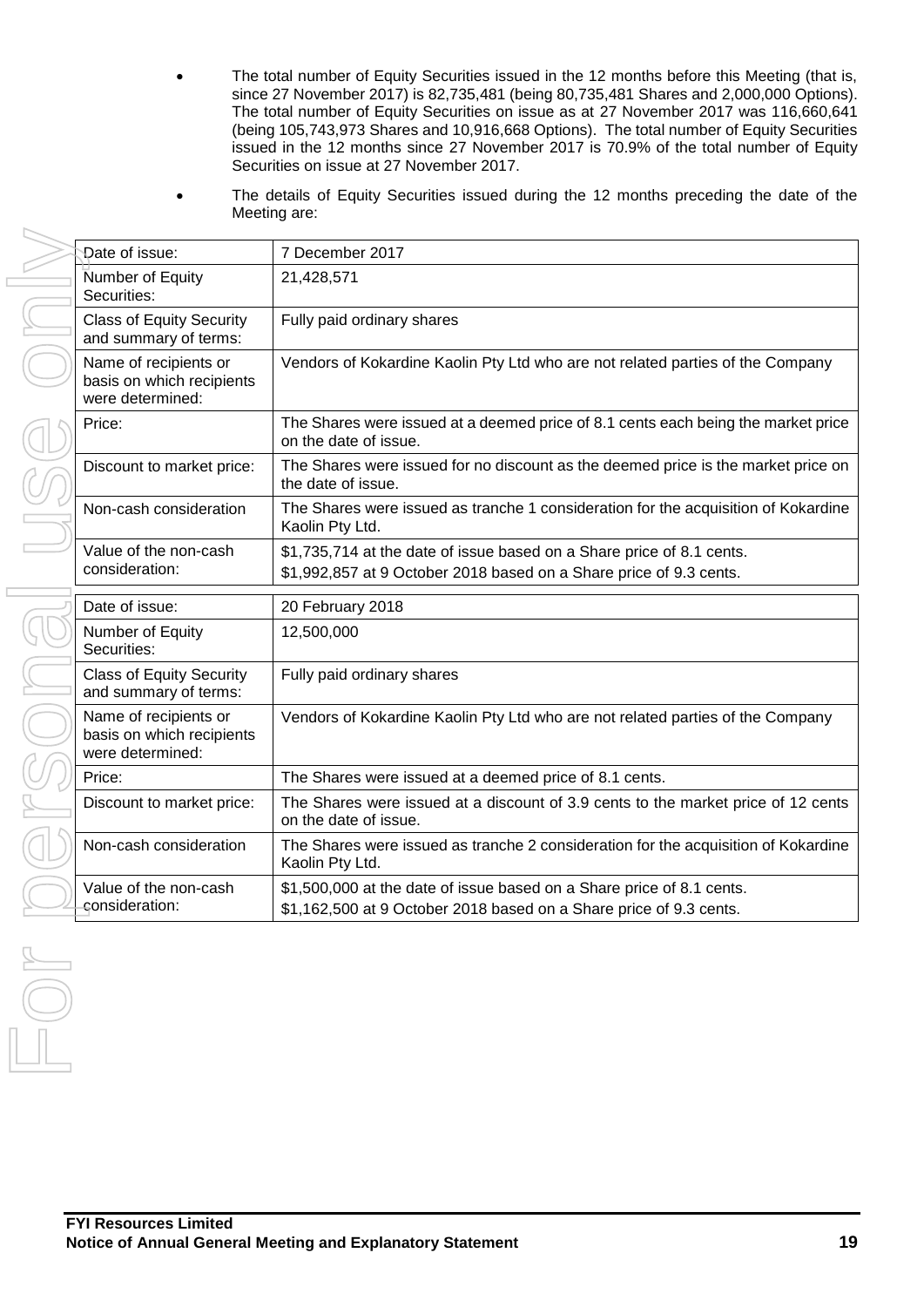| Date of issue:                                                         | 20 February 2018                                                                                                                                                                                                  |
|------------------------------------------------------------------------|-------------------------------------------------------------------------------------------------------------------------------------------------------------------------------------------------------------------|
| Number of Equity<br>Securities:                                        | 420,000                                                                                                                                                                                                           |
| <b>Class of Equity Security</b><br>and summary of terms:               | Fully paid ordinary shares                                                                                                                                                                                        |
| Name of recipients or<br>basis on which recipients<br>were determined: | Roland Hill as the nominee of Capstone Capital Pty Ltd. They are related parties of<br>the Company.                                                                                                               |
| Price:                                                                 | The Shares were issued at a deemed price of 12 cents per Share                                                                                                                                                    |
| Discount to market price:                                              | The Shares were issued for no discount to the market price of 12 cents.                                                                                                                                           |
| Non-cash consideration                                                 | The Shares were issued with shareholder approval in lieu of fees owing of \$50,400.                                                                                                                               |
| Value of the non-cash<br>consideration:                                | \$50,400 at the date of issue based on a Share price of 12 cents.<br>\$39,060 at 9 October 2018 based on a Share price of 9.3 cents.                                                                              |
| Date of issue:                                                         | 12 December 2017                                                                                                                                                                                                  |
| Number of Equity                                                       | 6,428,571                                                                                                                                                                                                         |
| Securities:                                                            |                                                                                                                                                                                                                   |
| <b>Class of Equity Security</b><br>and summary of terms:               | Fully paid ordinary shares                                                                                                                                                                                        |
| Name of recipients or<br>basis on which recipients<br>were determined: | Regal Funds Management who is not a related part of the Company.                                                                                                                                                  |
| Price:                                                                 | 7 cents per Share.                                                                                                                                                                                                |
| Discount to market price:                                              | The shares were issued at a discount of 1.4 cents to the closing market price of<br>8.4 cents.                                                                                                                    |
| Total cash consideration<br>received:                                  | \$450,000                                                                                                                                                                                                         |
| Amount of cash<br>consideration spent:                                 | \$450,000                                                                                                                                                                                                         |
| Cash spent on:                                                         | The funds from tranche 1 of the \$500,000 placement to Regal Funds Management<br>were used for continued high purity alumina (HPA) metallurgical studies and<br>advancing the Company's HPA development strategy. |
| Date of issue:                                                         | 19 February 2018                                                                                                                                                                                                  |
| Number of Equity<br>Securities:                                        | 714,286                                                                                                                                                                                                           |
| <b>Class of Equity Security</b><br>and summary of terms:               | Fully paid ordinary shares                                                                                                                                                                                        |
| Name of recipients or<br>basis on which recipients<br>were determined: | Regal Funds Management who is not a related part of the Company.                                                                                                                                                  |
| Price:                                                                 | 7 cents per Share.                                                                                                                                                                                                |
| Discount to market price:                                              | The shares were issued at a discount of 5 cents to the closing market price of 12<br>cents.                                                                                                                       |
| Total cash consideration<br>received:                                  | \$50,000                                                                                                                                                                                                          |
| Amount of cash<br>consideration spent:                                 | \$50,000                                                                                                                                                                                                          |
| Cash spent on:                                                         | The funds from tranche 2 of the \$500,000 placement to Regal Funds Management<br>were used for continued HPA metallurgical studies and advancing the Company's<br>HPA development strategy.                       |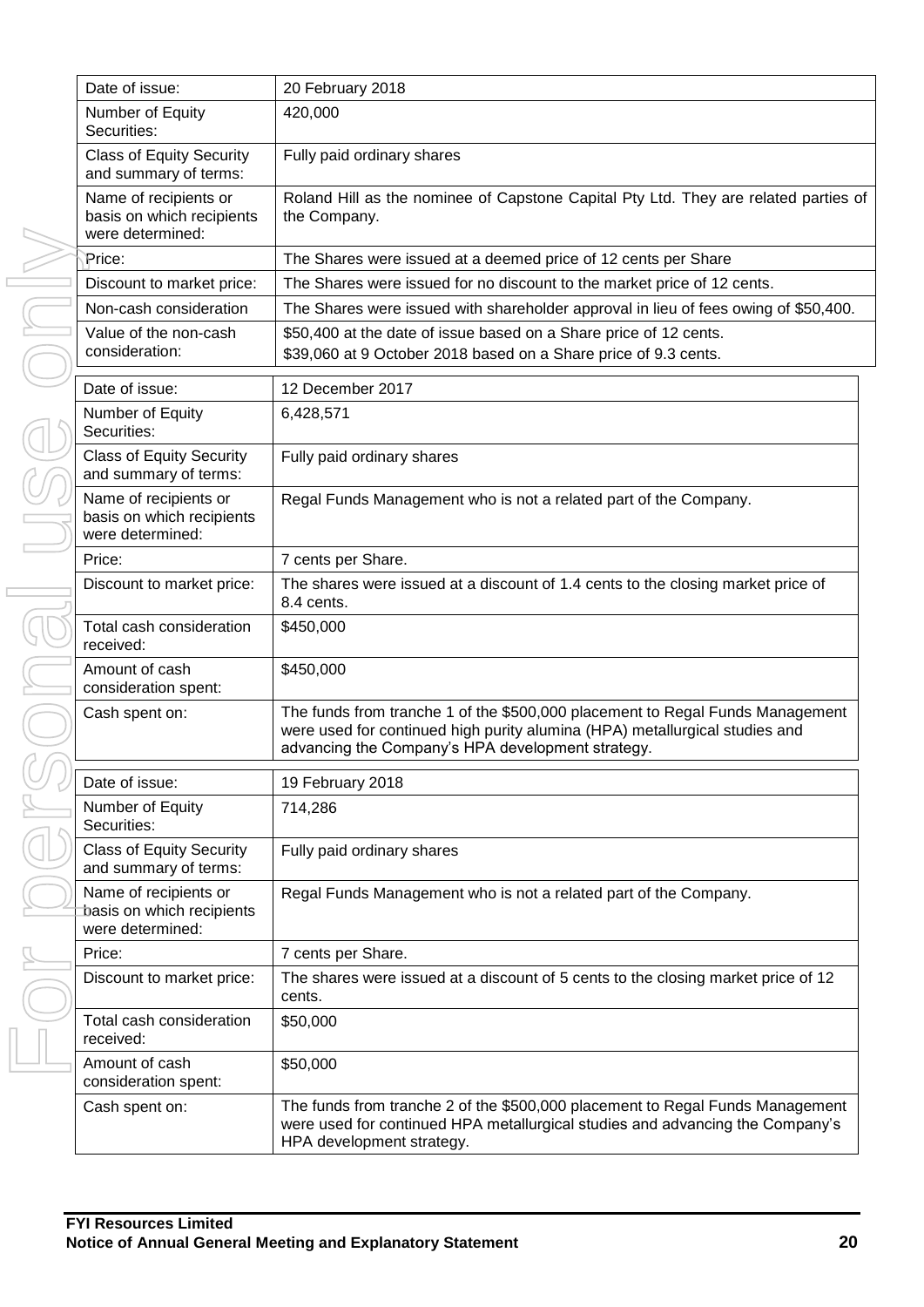| Date of issue:                                                         | 22 February 2018                                                                                                                                                                                                                                                                                                                                                                  |
|------------------------------------------------------------------------|-----------------------------------------------------------------------------------------------------------------------------------------------------------------------------------------------------------------------------------------------------------------------------------------------------------------------------------------------------------------------------------|
| Number of Equity<br>Securities:                                        | 11,475,519                                                                                                                                                                                                                                                                                                                                                                        |
| <b>Class of Equity Security</b><br>and summary of terms:               | Fully paid ordinary shares                                                                                                                                                                                                                                                                                                                                                        |
| Name of recipients or<br>basis on which recipients<br>were determined: | Sophisticated and professional investor clients of Foster Stockbroking. None of<br>the recipients are related parties of the Company.                                                                                                                                                                                                                                             |
| Price:                                                                 | 8 cents per Share.                                                                                                                                                                                                                                                                                                                                                                |
| Discount to market price:                                              | The shares were issued at a discount of 4.5 cents to the closing market price of<br>12.5 cents.                                                                                                                                                                                                                                                                                   |
| Total cash consideration<br>received:                                  | \$918,041                                                                                                                                                                                                                                                                                                                                                                         |
| Amount of cash<br>consideration spent:                                 | \$500,000                                                                                                                                                                                                                                                                                                                                                                         |
| Cash spent on:                                                         | The continued development of the Company's HPA strategy including a<br>prefeasibility study and associated works and studies up to a bankable feasibility<br>study; progressing the Company's potash strategy; costs of the placement and<br>working capital.                                                                                                                     |
| Intended use for<br>remaining amount of<br>cash:                       | The remaining funds from tranche 1 of the \$3 million placement to sophisticated<br>and professional investors are intended to be used for the continued development<br>of the Company's HPA strategy including a prefeasibility study and associated<br>works and studies up to a bankable feasibility study; progressing the Company's<br>potash strategy; and working capital. |
| Date of issue:                                                         | 5 April 2018                                                                                                                                                                                                                                                                                                                                                                      |
| Number of Equity<br>Securities:                                        | 26,024,481                                                                                                                                                                                                                                                                                                                                                                        |
| <b>Class of Equity Security</b><br>and summary of terms:               | Fully paid ordinary shares                                                                                                                                                                                                                                                                                                                                                        |
| Name of recipients or<br>basis on which recipients<br>were determined: | Sophisticated and professional investor clients of Foster Stockbroking. None of<br>the recipients are related parties of the Company.                                                                                                                                                                                                                                             |
| Price:                                                                 | 8 cents per Share.                                                                                                                                                                                                                                                                                                                                                                |
| Discount to market price:                                              | The shares were issued at a discount of 6 cents to the closing market price of 14<br>cents.                                                                                                                                                                                                                                                                                       |
| Total cash consideration<br>received:                                  | \$2,081,958                                                                                                                                                                                                                                                                                                                                                                       |
| Amount of cash<br>consideration spent:                                 | Nil                                                                                                                                                                                                                                                                                                                                                                               |
| Thtended use for<br>remaining amount of<br>cash:                       | The funds from tranche 2 of the \$3 million placement to sophisticated and<br>professional investors are intended to be used for the continued development of<br>the Company's HPA strategy including a prefeasibility study and associated works<br>and studies up to a bankable feasibility study; progressing the Company's potash<br>strategy; and working capital.           |
|                                                                        |                                                                                                                                                                                                                                                                                                                                                                                   |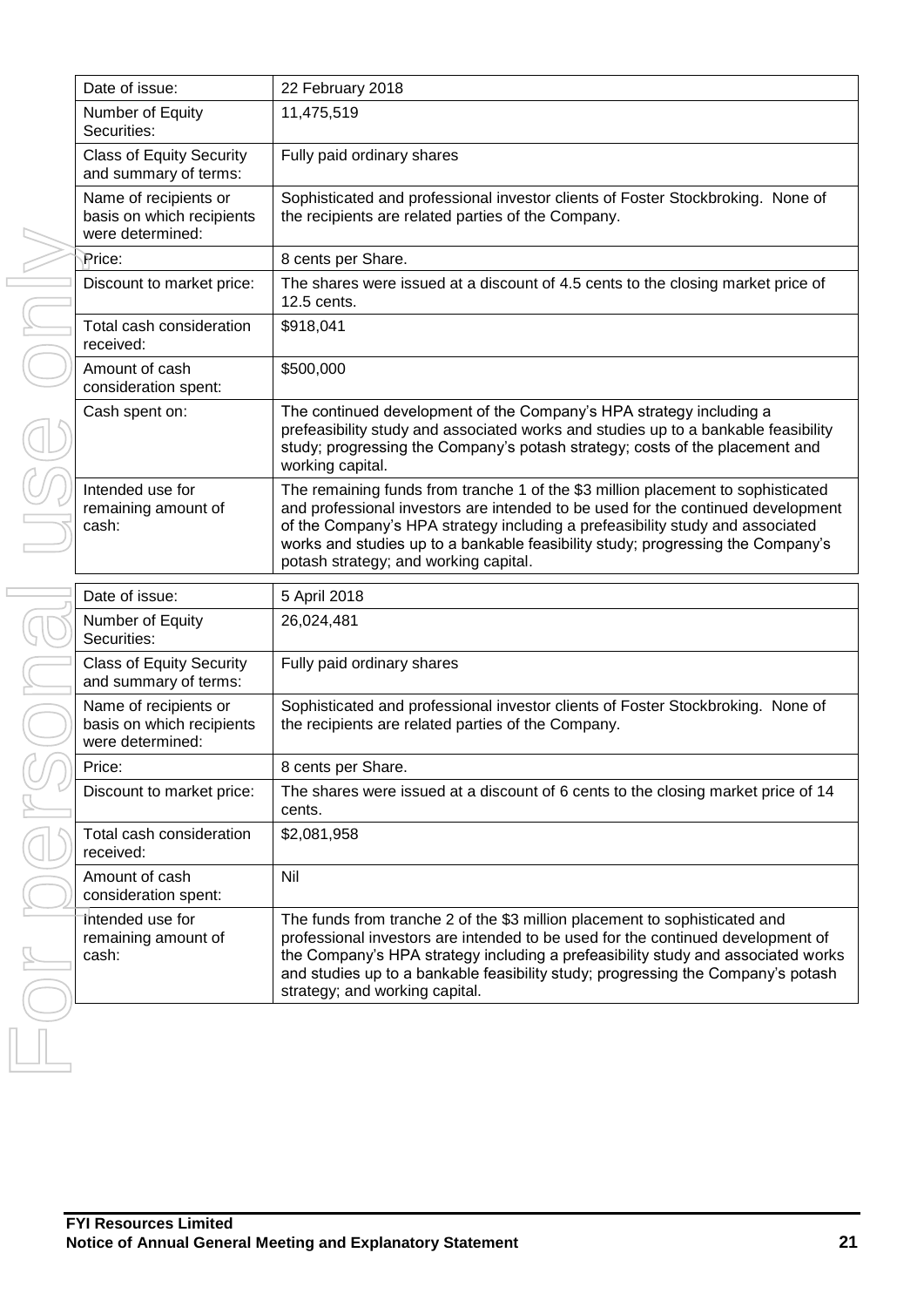| Date of issue:                                                         | 5 April 2018                                                                                                                                                                                                              |                              |          |           |         |                                                                                      |                |                |
|------------------------------------------------------------------------|---------------------------------------------------------------------------------------------------------------------------------------------------------------------------------------------------------------------------|------------------------------|----------|-----------|---------|--------------------------------------------------------------------------------------|----------------|----------------|
| Number of Equity<br>Securities:                                        | 2,000,000                                                                                                                                                                                                                 |                              |          |           |         |                                                                                      |                |                |
| <b>Class of Equity Security</b><br>and summary of terms:               | Unlisted Options exercisable at 9.6 cents each expiring 4 April 2020. The Options<br>vest immediately from the date of issue.                                                                                             |                              |          |           |         |                                                                                      |                |                |
| Name of recipients or<br>basis on which recipients<br>were determined: | Foster Stockbroking who are not a related party of the Company.                                                                                                                                                           |                              |          |           |         |                                                                                      |                |                |
| Price:                                                                 |                                                                                                                                                                                                                           | Lead Manager of a placement. |          |           |         | The Options were issued for nil cash consideration. Issued as part of the fee to the |                |                |
| Discount to market price:                                              | Not applicable                                                                                                                                                                                                            |                              |          |           |         |                                                                                      |                |                |
| Total cash consideration<br>received:                                  | Nil                                                                                                                                                                                                                       |                              |          |           |         |                                                                                      |                |                |
| Value of non-cash<br>consideration:                                    | Using the Black-Scholes method the Company has valued the Options on the date<br>of issue at 7.61 cents each for a total value of \$152,192 and as at 9 October 2018<br>at 0.39 cents each for a total value of \$79,253. |                              |          |           |         |                                                                                      |                |                |
| Date of issue:                                                         | 21/3/18                                                                                                                                                                                                                   | 5/4/18                       | 12/4/18  | 20/4/18   | 4/5/18  | 10/5/18                                                                              | 12/7/18        | 3/10/18        |
| Number of Equity<br>Securities:                                        | 302,941                                                                                                                                                                                                                   | 250,000                      | 111,111  | 45,000    | 65,000  | 390,001                                                                              | 50,000         | 30,000         |
| Discount to market price:                                              | 9 cents                                                                                                                                                                                                                   | 4 cents                      | 3 cents  | 4.5 cents | 3 cents | 3 cents                                                                              | (0.2)<br>cents | (0.1)<br>cents |
| Total cash consideration<br>received:                                  | \$30,294                                                                                                                                                                                                                  | \$25,000                     | \$11,111 | \$4,500   | \$6,500 | \$39,000                                                                             | \$5,000        | \$3,000        |
| Amount of cash<br>consideration spent:                                 | Nil                                                                                                                                                                                                                       |                              |          |           |         |                                                                                      |                |                |
| <b>Class of Equity Security</b><br>and summary of terms:               | Fully paid ordinary shares                                                                                                                                                                                                |                              |          |           |         |                                                                                      |                |                |
| Price:                                                                 |                                                                                                                                                                                                                           | 10 cents per Share.          |          |           |         |                                                                                      |                |                |
| Name of recipients or<br>basis on which recipients<br>were determined: | Shares issued on exercise of unlisted options issued to sophisticated investor<br>participants in a placement completed 17 November 2017.                                                                                 |                              |          |           |         |                                                                                      |                |                |
| Intended use for<br>remaining amount of<br>cash:                       | The funds are intended to be used for continued HPA metallurgical, economical<br>and marketing studies; progressing the Company's potash strategy; costs of issue<br>and working capital.                                 |                              |          |           |         |                                                                                      |                |                |
| Date of issue:                                                         | 19 July 2018                                                                                                                                                                                                              |                              |          |           |         |                                                                                      |                |                |
| Number of Equity<br>Securities:                                        | 500,000                                                                                                                                                                                                                   |                              |          |           |         |                                                                                      |                |                |
| <b>Class of Equity Security</b><br>and summary of terms:               | Fully paid ordinary shares                                                                                                                                                                                                |                              |          |           |         |                                                                                      |                |                |
| Name of recipients or<br>basis on which recipients<br>were determined: | Shares issued to D W Sargeant Pty Ltd who is a related party of the Company on<br>exercise of unlisted director incentive options.                                                                                        |                              |          |           |         |                                                                                      |                |                |
| Price:                                                                 | 8.8 cents per Share.                                                                                                                                                                                                      |                              |          |           |         |                                                                                      |                |                |
| Discount to market price:                                              | The shares were issued at a premium of 0.2 cents to the closing market price of<br>8.6 cents.                                                                                                                             |                              |          |           |         |                                                                                      |                |                |
| Total cash consideration<br>received:                                  | \$44,000                                                                                                                                                                                                                  |                              |          |           |         |                                                                                      |                |                |
| Amount of cash<br>consideration spent:                                 | Nil                                                                                                                                                                                                                       |                              |          |           |         |                                                                                      |                |                |
| Intended use for<br>remaining amount of<br>cash:                       | Working capital.                                                                                                                                                                                                          |                              |          |           |         |                                                                                      |                |                |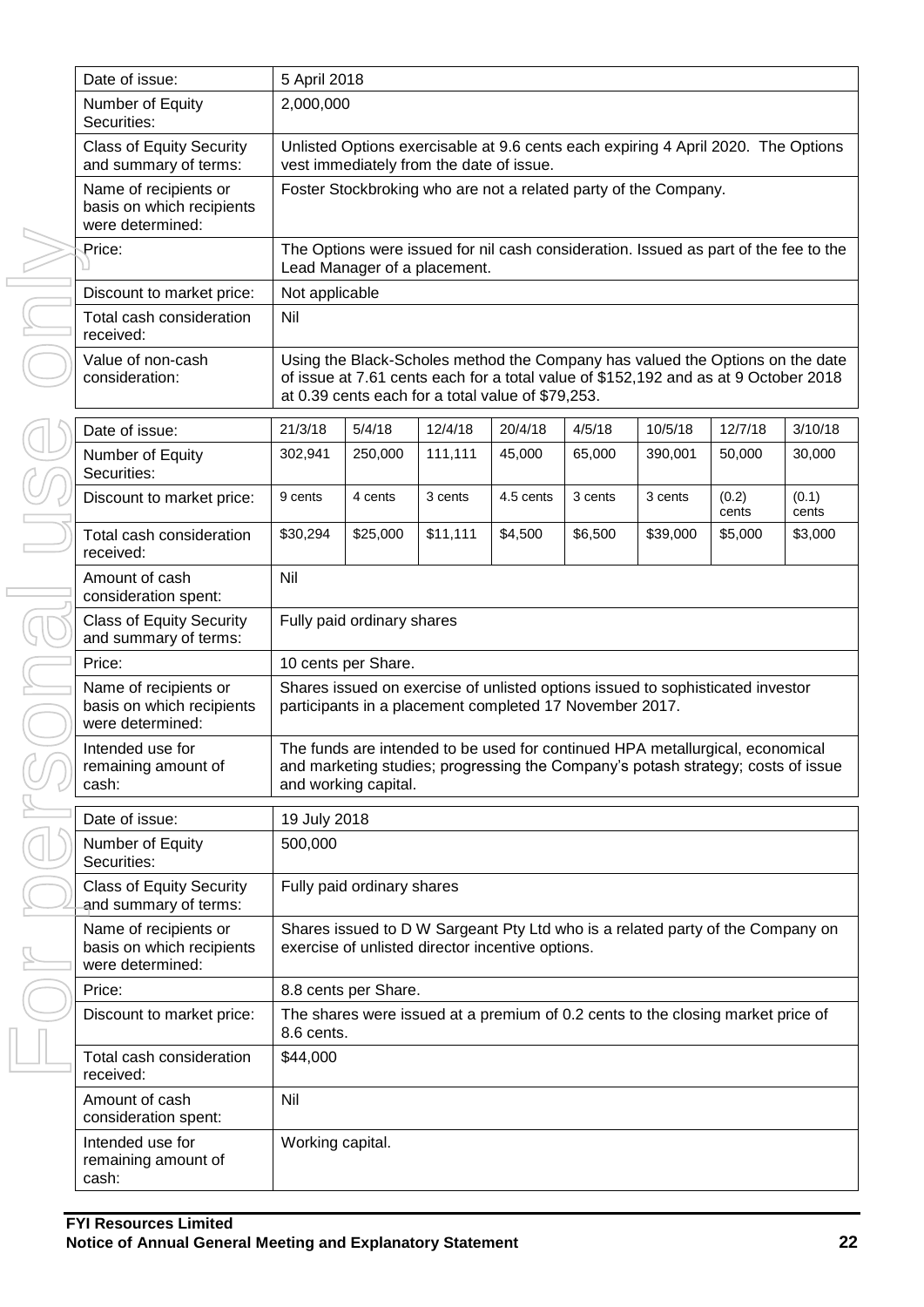### (g) **Voting exclusion**

At the date of this Notice, the Company has not approached any particular existing Shareholder or security holder or an identifiable class of existing security holder to participate in a proposed issue of Equity Securities under the proposed Additional Placement Capacity. No existing Shareholder's votes will therefore be excluded under the voting exclusion in the Notice.

### **8. ENQUIRIES**

Shareholders may contact Phil MacLeod on (+ 61 8) 9389 7050 if they have any queries in respect of the matters set out in these documents.

- 1. A Shareholder of the Company entitled to attend and vote is entitled to appoint not more than two proxies. Where more than one proxy is appointed, each proxy must be appointed to represent a specified proportion of the Shareholder's voting rights. If the Shareholder appoints two proxies and the appointment does not specify this proportion, each proxy may exercise half of the votes. A proxy need not be a Shareholder of the Company.
- 2. Where a voting exclusion applies, the Company need not disregard a vote if it is cast by the person who is entitled to vote in accordance with the directions on the proxy form or it is cast by the person chairing the Meeting as proxy for a person who is entitled to vote, in accordance with a direction on the proxy form to vote as the proxy decides.
- 3. The chair of the Meeting will vote undirected proxies on, and in favour of, the proposed Resolution.
- 4. In accordance with Regulation 7.11.37 of the Corporations Act, the Directors have set a date to determine the identity of those entitled to attend and vote at the Meeting. The date is 25 November 2018 at 5:00pm (Western Standard Time).
- 5. A proxy form is attached. If required it should be completed, signed and returned to the Company's registered office in accordance with the instructions on that form.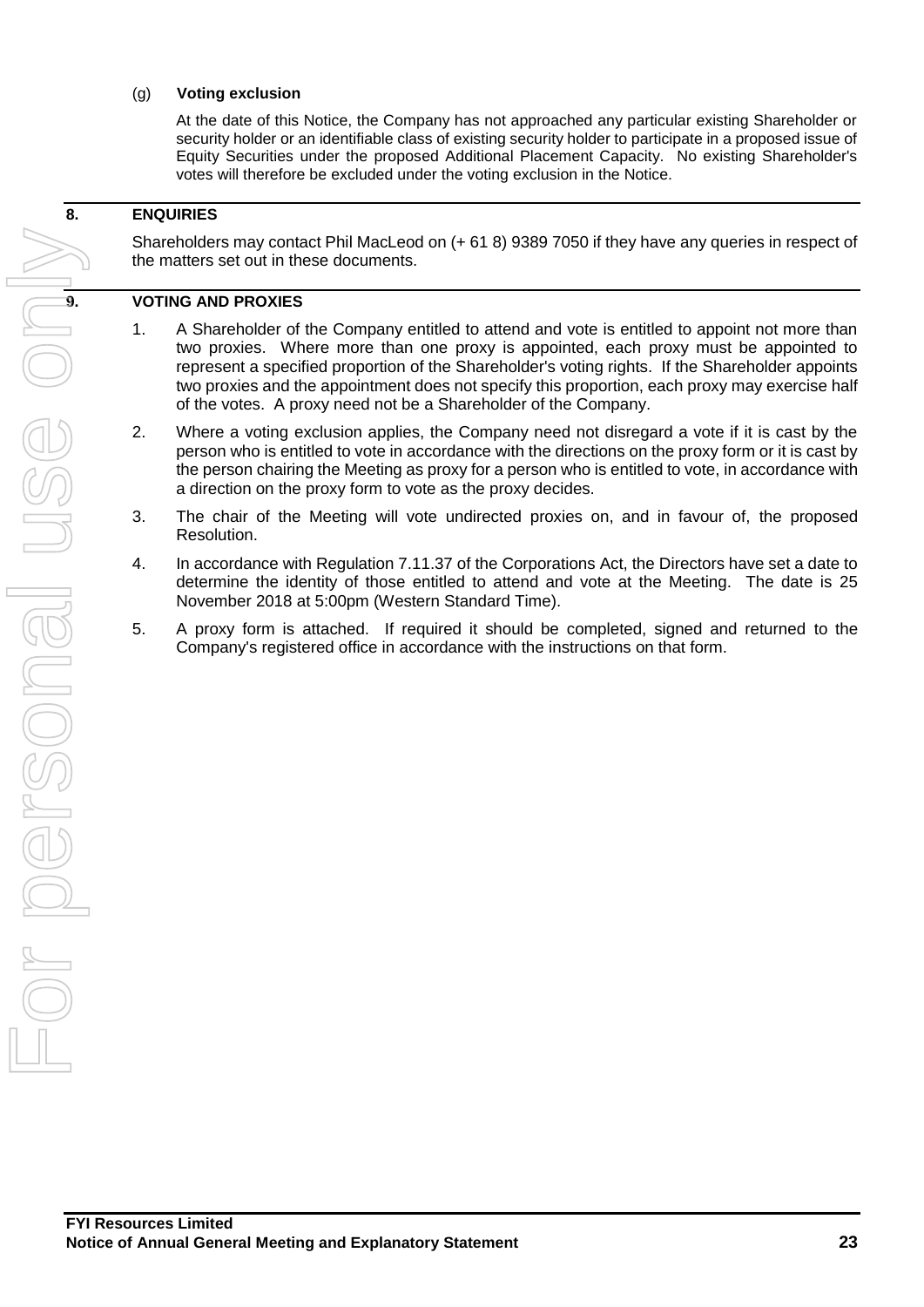In the Notice and this Explanatory Statement the following expressions have the following meanings:

"**ASIC**" means the Australian Securities and Investments Commission.

"**ASX**" means the ASX Limited (ABN 98 008 624 691).

"**ASX Listing Rules**" or "**Listing Rules**" means the Listing Rules of the ASX.

"**Board**" means the Board of Directors of the Company.

"**Business Day**" means Monday to Friday inclusive, except New Year's Day, Good Friday, Easter Monday, Christmas Day, Boxing Day, and any other day that ASX declares is not a business day.

"**Chairman**" means the chairman of the Company.

"**Closely Related Party**" of a member of the Key Management Personnel means:

- (a) a spouse or child of the member;
- (b) a child of the member's spouse;
- (c) a dependent of the member or the member's spouse;
- (d) anyone else who is one of the member's family and may be expected to influence the member, or be influenced by the member, in the member's dealing with the entity;
- (e) a company the member controls; or
	- a person prescribed by the Corporations Regulations 2001 (Cth) for the purposes of the definition of 'closely related party' in the Corporations Act.

"**Company**" or "**FYI Resources**" means FYI Resources Ltd (ACN 061 289 218).

"**Constitution**" means the constitution of the Company.

"**Corporations Act**" means the Corporations Act 2001 (Cth).

"**Directors**" mean the directors of the Company from time to time.

"**Director Incentive Option**" means an Incentive Option granted pursuant to Resolutions 5, 6, 7 and 8 with the terms and conditions set out in Schedule 2.

"**Equity Securities**" has the same meaning as in the Listing Rules.

**Explanatory Statement**" means this Explanatory Statement.

"**General Meeting and Meeting**" means the meeting convened by this Notice.

"**Key Management Personnel**" has the same meaning as in the accounting standards issued by the Australian Accounting Standards Board and means those persons having authority and responsibility for planning, directing and controlling the activities of the Company, or if the Company is part of a consolidated entity, of the consolidated entity, directly or indirectly, including any director (whether executive or otherwise) of the Company, or if the Company is part of a consolidated entity, of an entity within the consolidated group. **"Busines Day"** means Monday to Friedry interests of the Company<br>
"Day, Boxing Day, and any other day that ASX declare<br>
"Chairman" means the chairman of the Company.<br>
"Closely Related Party" of a member of the Key Mar<br>
(b)

"**Notice**" means the notice of meeting that accompanies this Explanatory Statement.

"**Option**" means an option to acquire a Share.

"**Optionholder**" means a holder of an Option or Director Option as the context requires.

"**Proxy Form**" means the proxy form accompanying the Notice.

"**Resolution**" means a resolution referred to in the Notice.

"**Share**" means a fully paid ordinary share in the capital of the Company.

"**Shareholder**" means a registered holder of shares in the Company.

"**WST**" or "**Western Standard Time**" means Western Standard Time, Perth, Western Australia.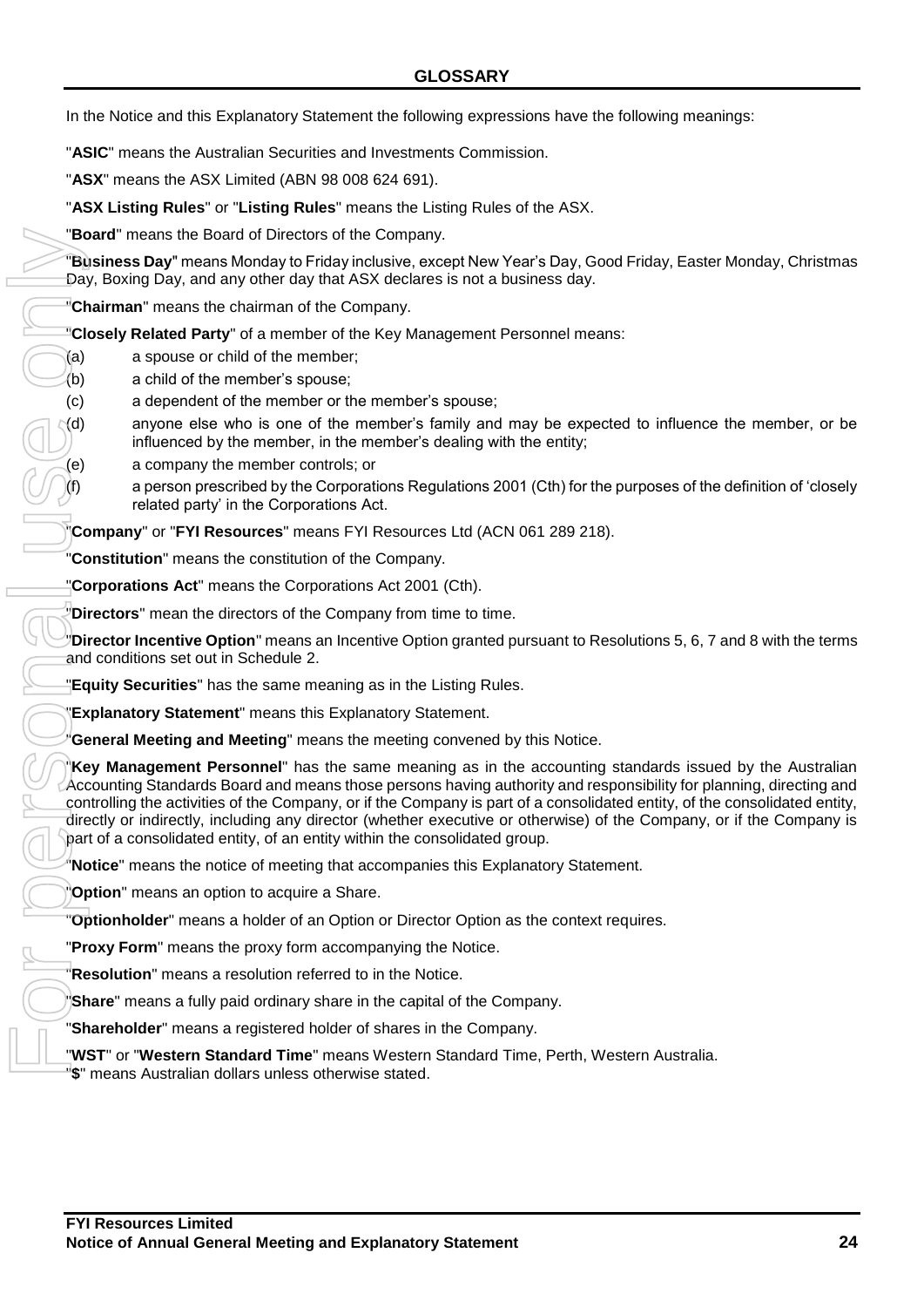# **Schedule 1 – Terms and Conditions of Options (Resolution 3)**

# **(a) Entitlement**

Each Option entitles the holder to subscribe for one Share upon exercise of the Option.

# **(b) Exercise Price**

Subject to paragraph (**k**), the amount payable upon exercise of each Option will be \$0.096 (**Exercise Price**)

# **(c) Expiry Date**

Each Option will expire at 5.00pm (WST) on 4 April 2020 (**Expiry Date**). An Option not exercised before the Expiry Date will automatically lapse on the Expiry Date.

#### **(d) Exercise Period**

The Options are exercisable at any time on or prior to the Expiry Date (**Exercise Period**).

#### **(e) Notice of Exercise**

The Options may be exercised during the Exercise Period by notice in writing to the Company in the manner specified on the Option certificate (**Notice of Exercise**) and payment of the Exercise Price for each Option being exercised in Australian currency by electronic funds transfer or other means of payment acceptable to the Company.

### **(f) Exercise Date**

A Notice of Exercise is only effective on and from the later of the date of receipt of the Notice of Exercise and the date of receipt of the payment of the Exercise Price for each Option being exercised in cleared funds (**Exercise Date**).

#### **(g) Timing of issue of Shares on exercise**

Within 15 Business Days after the later of the following:

- (i) the Exercise Date; and
- (ii) when excluded information in respect to the Company (as defined in section 708A(7) of the Corporations Act) (if any) ceases to be excluded information,
- but in any case no later than 20 Business Days after the Exercise Date, the Company will:
- (iii) allot and issue the number of Shares required under these terms and conditions in respect of the number of Options specified in the Notice of Exercise and for which cleared funds have been received by the Company; and
- (iv) if admitted to the official list of ASX at the time, apply for official quotation on ASX of Shares issued pursuant to the exercise of the Options.

#### **(h) Shares issued on exercise**

Shares issued on exercise of the Options rank equally with the then issued shares of the Company.

#### **(i) No Quotation of the Options**

The Company will not apply for quotation of the Options on ASX.

#### **(j) Quotation of Shares issued on exercise**

If admitted to the official list of ASX at the time, application will be made by the Company to ASX for quotation of the Shares issued upon the exercise of the Options.

#### **(k) Reconstruction of capital**

If at any time the issued capital of the Company is reconstructed, all rights of an Optionholder are to be changed in a manner consistent with the Corporations Act and the ASX Listing Rules at the time of the reconstruction.

#### **(l) Participation in new issues**

There are no participation rights or entitlements inherent in the Options and holders will not be entitled to participate in new issues of capital offered to Shareholders during the currency of the Options without exercising the Options.

#### **(m) Change in exercise price**

An Option does not confer the right to a change in Exercise Price or a change in the number of underlying securities over which the Option can be exercised.

The Options are only transferable with the consent of the Board of the Company.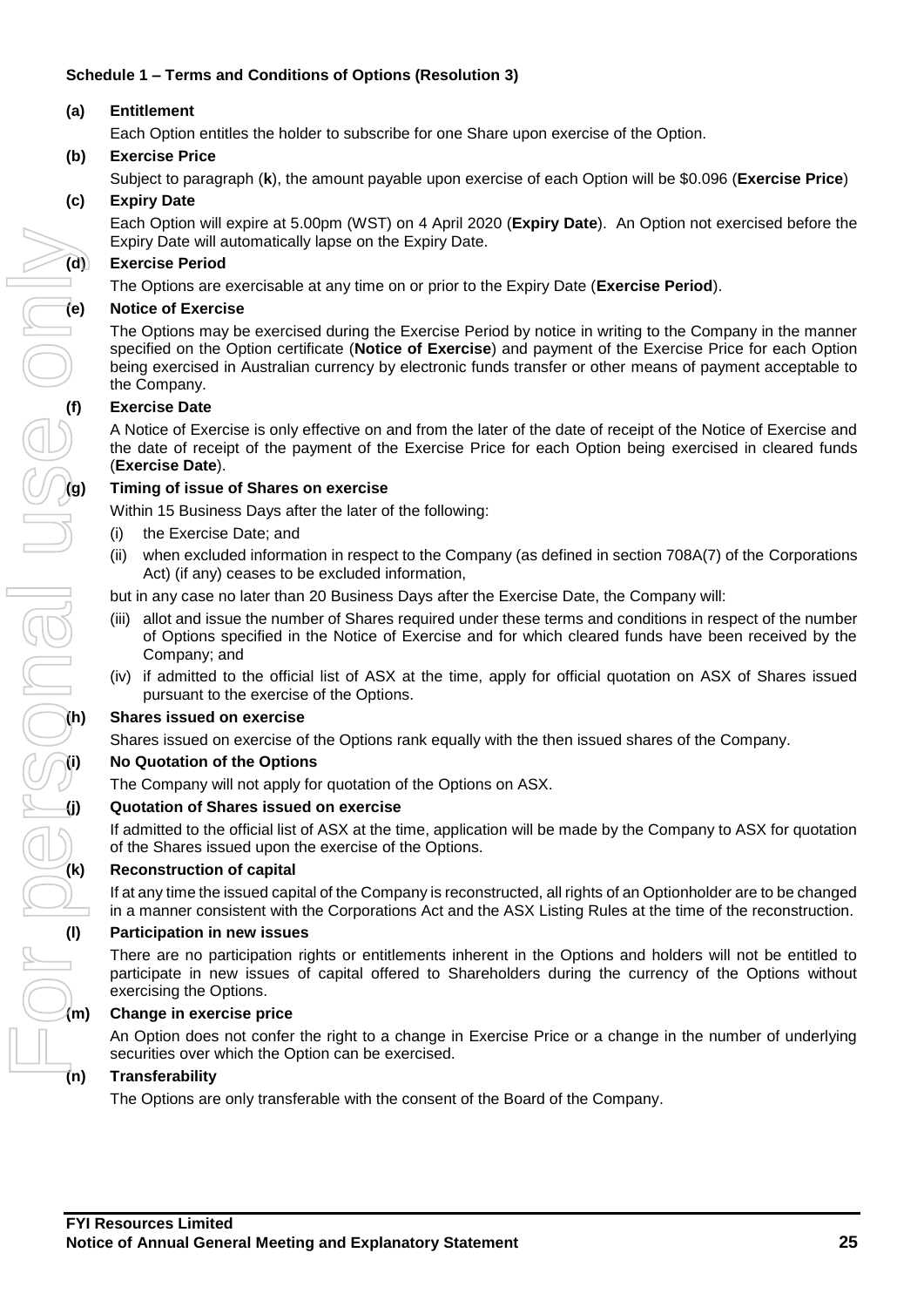# **Schedule 2 – Terms and Conditions of Director Incentive Options (Resolutions 5, 6, 7 and 8)**

#### **(a) Entitlement**

Each Director Incentive Option entitles the holder to subscribe for one Share upon exercise of the Director Incentive Option.

#### **(b) Exercise Price**

Subject to paragraph (k), the amount payable upon exercise of each Director Incentive Option will be 150% of the volume weighted average closing price for the 5 days traded prior to date of the Meeting (**Exercise Price**).

#### **(c) Expiry Date**

Each Director Incentive Option will expire at 5.00pm (WST) on 26 November 2020 (**Expiry Date**). A Director Incentive Option not exercised before the Expiry Date will automatically lapse on the Expiry Date.

#### **(d) Exercise Period**

The Director Incentive Options are exercisable at any time on or prior to the Expiry Date (**Exercise Period**).

#### **(e) Notice of Exercise**

The Director Incentive Options may be exercised during the Exercise Period by notice in writing to the Company in the manner specified on the Option certificate (**Notice of Exercise**) and payment of the Exercise Price for each Director Option being exercised in Australian currency by electronic funds transfer or other means of payment acceptable to the Company.

#### **(f) Exercise Date**

A Notice of Exercise is only effective on and from the later of the date of receipt of the Notice of Exercise and the date of receipt of the payment of the Exercise Price for each Director Incentive Option being exercised in cleared funds (**Exercise Date**).

#### **(g) Timing of issue of Shares on exercise**

Within 15 Business Days after the later of the following:

- (i) the Exercise Date; and
- (ii) when excluded information in respect to the Company (as defined in section 708A(7) of the Corporations Act) (if any) ceases to be excluded information,
- but in any case no later than 20 Business Days after the Exercise Date, the Company will:
- (iii) issue the number of Shares required under these terms and conditions in respect of the number of Director Options specified in the Notice of Exercise and for which cleared funds have been received by the Company; and
- (iv) if admitted to the official list of ASX at the time, apply for official quotation on ASX of Shares issued pursuant to the exercise of the Director Options.

#### **(h) Shares issued on exercise**

Shares issued on exercise of the Director Incentive Options rank equally with the then issued shares of the Company.

#### **(i) No Quotation of the Options**

The Company will not apply for quotation of the Director Incentive Options on ASX.

#### **(j) Quotation of Shares issued on exercise**

If admitted to the official list of ASX at the time, application will be made by the Company to ASX for quotation of the Shares issued upon the exercise of the Director Incentive Options.

#### **(k) Reconstruction of capital**

If at any time the issued capital of the Company is reconstructed, all rights of an Optionholder are to be changed in a manner consistent with the Corporations Act and the ASX Listing Rules at the time of the reconstruction.

#### **(l) Participation in new issues**

There are no participation rights or entitlements inherent in the Director Incentive Options and holders will not be entitled to participate in new issues of capital offered to Shareholders during the currency of the Director Incentive Options without exercising the Options.

#### **(m) Change in exercise price**

A Director Incentive Option does not confer the right to a change in Exercise Price or a change in the number of underlying securities over which the Director Incentive Option can be exercised.

#### **(n) Transferability**

The Director Incentive Options are only transferable with the consent of the Board of the Company.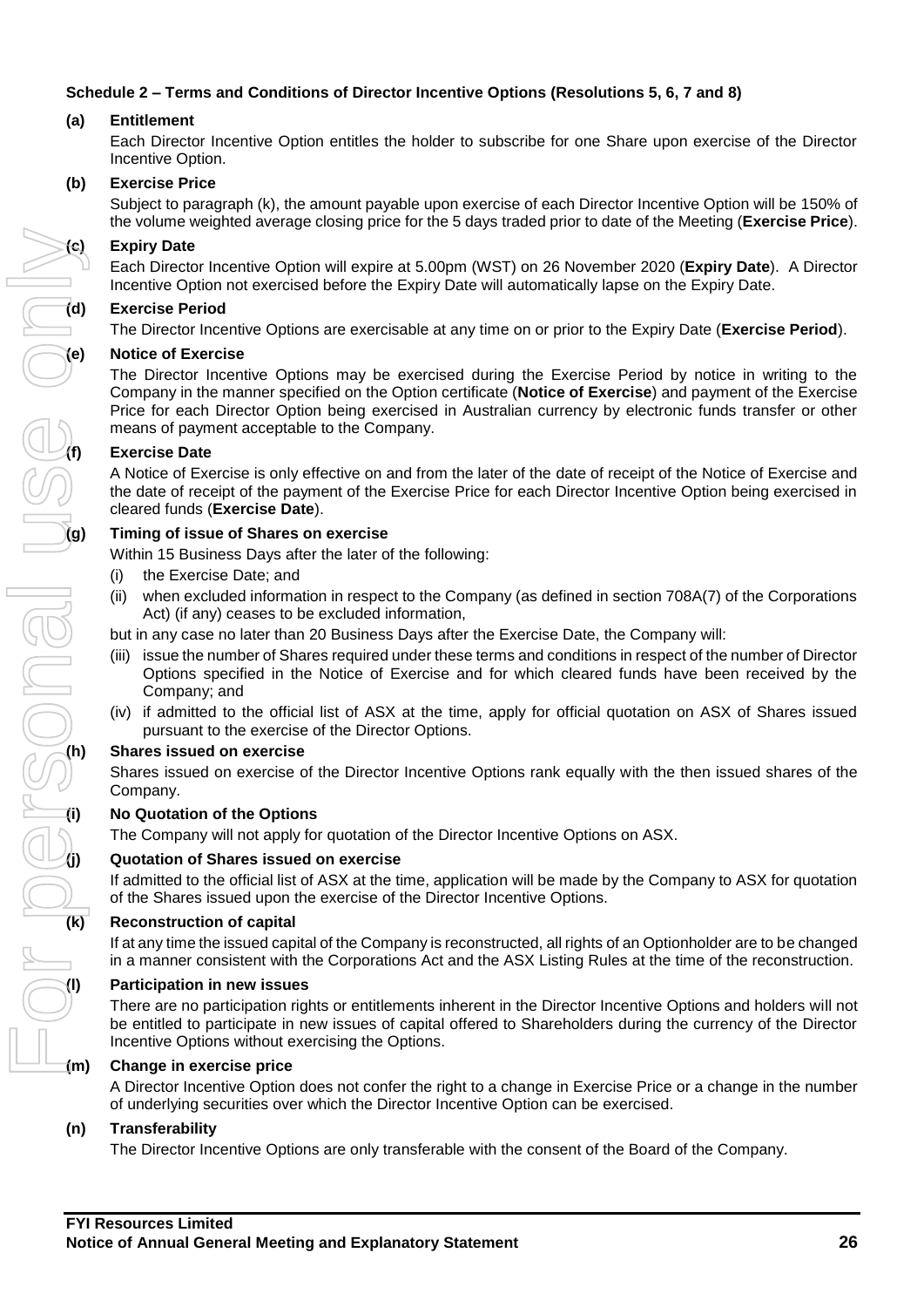| <b>OR</b>                                                                                                                                                                                                                                                                                                                                                                                                                                                                                                                                                                                                                                                                                                                                                                                                                                                                                                                                                                                                                                                                                                    | I/We being a Shareholder of FYI Resources Limited entitled to attend and vote at the Annual General Meeting, hereby appoint<br>The Chairman of the Meeting<br>(mark with an "X")                                                                                                                                                                                                                                                       |                 |                                                                                                                                                                                 |                                   |                |
|--------------------------------------------------------------------------------------------------------------------------------------------------------------------------------------------------------------------------------------------------------------------------------------------------------------------------------------------------------------------------------------------------------------------------------------------------------------------------------------------------------------------------------------------------------------------------------------------------------------------------------------------------------------------------------------------------------------------------------------------------------------------------------------------------------------------------------------------------------------------------------------------------------------------------------------------------------------------------------------------------------------------------------------------------------------------------------------------------------------|----------------------------------------------------------------------------------------------------------------------------------------------------------------------------------------------------------------------------------------------------------------------------------------------------------------------------------------------------------------------------------------------------------------------------------------|-----------------|---------------------------------------------------------------------------------------------------------------------------------------------------------------------------------|-----------------------------------|----------------|
|                                                                                                                                                                                                                                                                                                                                                                                                                                                                                                                                                                                                                                                                                                                                                                                                                                                                                                                                                                                                                                                                                                              | <b>Name of Proxy</b>                                                                                                                                                                                                                                                                                                                                                                                                                   |                 | If you are not appointing the Chairman of the Meeting as<br>your proxy please write here the full name of the individual<br>or body corporate you are appointing as your proxy. |                                   |                |
|                                                                                                                                                                                                                                                                                                                                                                                                                                                                                                                                                                                                                                                                                                                                                                                                                                                                                                                                                                                                                                                                                                              | or failing the person so named or, if no person is named, the Chairman of the Meeting or the Chairman's nominee, to vote in<br>accordance with the following directions or, if no directions have been given, as the proxy sees fit at the General Meeting to be<br>held at The HLB Mann Judd Boardroom, Level 4, 130 Stirling Street, Perth, Western Australia on 27 November 2018 at 9:00am<br>(WST) and at any adjournment thereof. |                 |                                                                                                                                                                                 |                                   |                |
|                                                                                                                                                                                                                                                                                                                                                                                                                                                                                                                                                                                                                                                                                                                                                                                                                                                                                                                                                                                                                                                                                                              | Voting on Business of the General Meeting                                                                                                                                                                                                                                                                                                                                                                                              |                 |                                                                                                                                                                                 |                                   |                |
|                                                                                                                                                                                                                                                                                                                                                                                                                                                                                                                                                                                                                                                                                                                                                                                                                                                                                                                                                                                                                                                                                                              |                                                                                                                                                                                                                                                                                                                                                                                                                                        |                 | For                                                                                                                                                                             | <b>Against</b>                    | <b>Abstain</b> |
| <b>Resolution 1</b>                                                                                                                                                                                                                                                                                                                                                                                                                                                                                                                                                                                                                                                                                                                                                                                                                                                                                                                                                                                                                                                                                          | Adoption of Remuneration Report                                                                                                                                                                                                                                                                                                                                                                                                        |                 |                                                                                                                                                                                 |                                   |                |
| Resolution 2                                                                                                                                                                                                                                                                                                                                                                                                                                                                                                                                                                                                                                                                                                                                                                                                                                                                                                                                                                                                                                                                                                 | Re-election of Director - Adrian Jessup                                                                                                                                                                                                                                                                                                                                                                                                |                 |                                                                                                                                                                                 |                                   |                |
| <b>Resolution 3</b>                                                                                                                                                                                                                                                                                                                                                                                                                                                                                                                                                                                                                                                                                                                                                                                                                                                                                                                                                                                                                                                                                          | Ratification of Options as Capital Raising Fee                                                                                                                                                                                                                                                                                                                                                                                         |                 |                                                                                                                                                                                 |                                   |                |
| Resolution 4                                                                                                                                                                                                                                                                                                                                                                                                                                                                                                                                                                                                                                                                                                                                                                                                                                                                                                                                                                                                                                                                                                 | Approval to Issue Shares - Tranche 3 for the Purchase of<br>Kokardine Kaolin Pty Ltd                                                                                                                                                                                                                                                                                                                                                   |                 |                                                                                                                                                                                 |                                   |                |
| Resolution 5                                                                                                                                                                                                                                                                                                                                                                                                                                                                                                                                                                                                                                                                                                                                                                                                                                                                                                                                                                                                                                                                                                 | Approval of Issue of Incentive Options to Roland Hill                                                                                                                                                                                                                                                                                                                                                                                  |                 |                                                                                                                                                                                 |                                   |                |
| Resolution 6                                                                                                                                                                                                                                                                                                                                                                                                                                                                                                                                                                                                                                                                                                                                                                                                                                                                                                                                                                                                                                                                                                 | Approval of Issue of Incentive Options to Edmund<br>Babington                                                                                                                                                                                                                                                                                                                                                                          |                 |                                                                                                                                                                                 |                                   |                |
| Resolution 7                                                                                                                                                                                                                                                                                                                                                                                                                                                                                                                                                                                                                                                                                                                                                                                                                                                                                                                                                                                                                                                                                                 | Approval of Issue of Incentive Options to David Sargeant                                                                                                                                                                                                                                                                                                                                                                               |                 |                                                                                                                                                                                 |                                   |                |
| Resolution 8                                                                                                                                                                                                                                                                                                                                                                                                                                                                                                                                                                                                                                                                                                                                                                                                                                                                                                                                                                                                                                                                                                 | Approval of Issue of Incentive Options to Adrian Jessup                                                                                                                                                                                                                                                                                                                                                                                |                 |                                                                                                                                                                                 |                                   |                |
| Resolution 9                                                                                                                                                                                                                                                                                                                                                                                                                                                                                                                                                                                                                                                                                                                                                                                                                                                                                                                                                                                                                                                                                                 | Approval of Additional Placement Capacity                                                                                                                                                                                                                                                                                                                                                                                              |                 |                                                                                                                                                                                 |                                   |                |
| Important note for Resolutions 1, 5, 6, 7, and 8: If you appoint a member of the Company's key management personnel (other<br>than the Chairman of the Meeting) or a closely related party of a member of the Company's key management personnel as your<br>proxy, and you do not direct your proxy how to vote in respect of Resolutions 1, 5, 6, 7, 8 and 9 your proxy will NOT cast your vote<br>on the resolution and your votes will not be counted.<br>If you appoint the Chairman of the Meeting as your proxy (or the Chairman of the Meeting becomes your proxy by default) and you<br>do not direct your proxy how to vote in respect of any Resolution your vote will be cast in favour of those Resolutions, and you<br>hereby expressly authorise the Chairman of the Meeting to exercise your proxy even though those Resolutions are connected<br>directly or indirectly with the remuneration of the members of the Company's key management personnel. At the time of issue of<br>the Notice of meeting the Chair intends to vote any such undirected proxies in favour of all Resolutions. |                                                                                                                                                                                                                                                                                                                                                                                                                                        |                 |                                                                                                                                                                                 |                                   |                |
|                                                                                                                                                                                                                                                                                                                                                                                                                                                                                                                                                                                                                                                                                                                                                                                                                                                                                                                                                                                                                                                                                                              | If you mark the abstain box for a particular resolution, you are directing your proxy not to vote on that resolution on a show of<br>hands or on a poll and that your Shares are not to be counted in computing the required majority on a poll.                                                                                                                                                                                       |                 |                                                                                                                                                                                 |                                   |                |
|                                                                                                                                                                                                                                                                                                                                                                                                                                                                                                                                                                                                                                                                                                                                                                                                                                                                                                                                                                                                                                                                                                              | If two proxies are being appointed, the proportion of voting rights this proxy represents is                                                                                                                                                                                                                                                                                                                                           |                 |                                                                                                                                                                                 |                                   | $\%$           |
|                                                                                                                                                                                                                                                                                                                                                                                                                                                                                                                                                                                                                                                                                                                                                                                                                                                                                                                                                                                                                                                                                                              | Please return this Proxy Form to the Company Secretary, FYI Resources Limited, 53 Canning Highway, Victoria Park, WA, 6100<br>or by fax to (08) 9361 3154 or by email to pmacleod@gapcs.com.au by 9:00am (WST) on 25 November 2018.                                                                                                                                                                                                    |                 |                                                                                                                                                                                 |                                   |                |
| Signed this                                                                                                                                                                                                                                                                                                                                                                                                                                                                                                                                                                                                                                                                                                                                                                                                                                                                                                                                                                                                                                                                                                  | day of                                                                                                                                                                                                                                                                                                                                                                                                                                 | 2018.           |                                                                                                                                                                                 |                                   |                |
| <b>Signature of Member(s):</b>                                                                                                                                                                                                                                                                                                                                                                                                                                                                                                                                                                                                                                                                                                                                                                                                                                                                                                                                                                                                                                                                               |                                                                                                                                                                                                                                                                                                                                                                                                                                        |                 |                                                                                                                                                                                 |                                   |                |
| <b>Individual or Member 1</b>                                                                                                                                                                                                                                                                                                                                                                                                                                                                                                                                                                                                                                                                                                                                                                                                                                                                                                                                                                                                                                                                                |                                                                                                                                                                                                                                                                                                                                                                                                                                        | Member 2        |                                                                                                                                                                                 | Member 3                          |                |
|                                                                                                                                                                                                                                                                                                                                                                                                                                                                                                                                                                                                                                                                                                                                                                                                                                                                                                                                                                                                                                                                                                              | <b>Sole Director/Company Secretary</b>                                                                                                                                                                                                                                                                                                                                                                                                 | <b>Director</b> |                                                                                                                                                                                 | <b>Director/Company Secretary</b> |                |
|                                                                                                                                                                                                                                                                                                                                                                                                                                                                                                                                                                                                                                                                                                                                                                                                                                                                                                                                                                                                                                                                                                              |                                                                                                                                                                                                                                                                                                                                                                                                                                        |                 |                                                                                                                                                                                 |                                   |                |